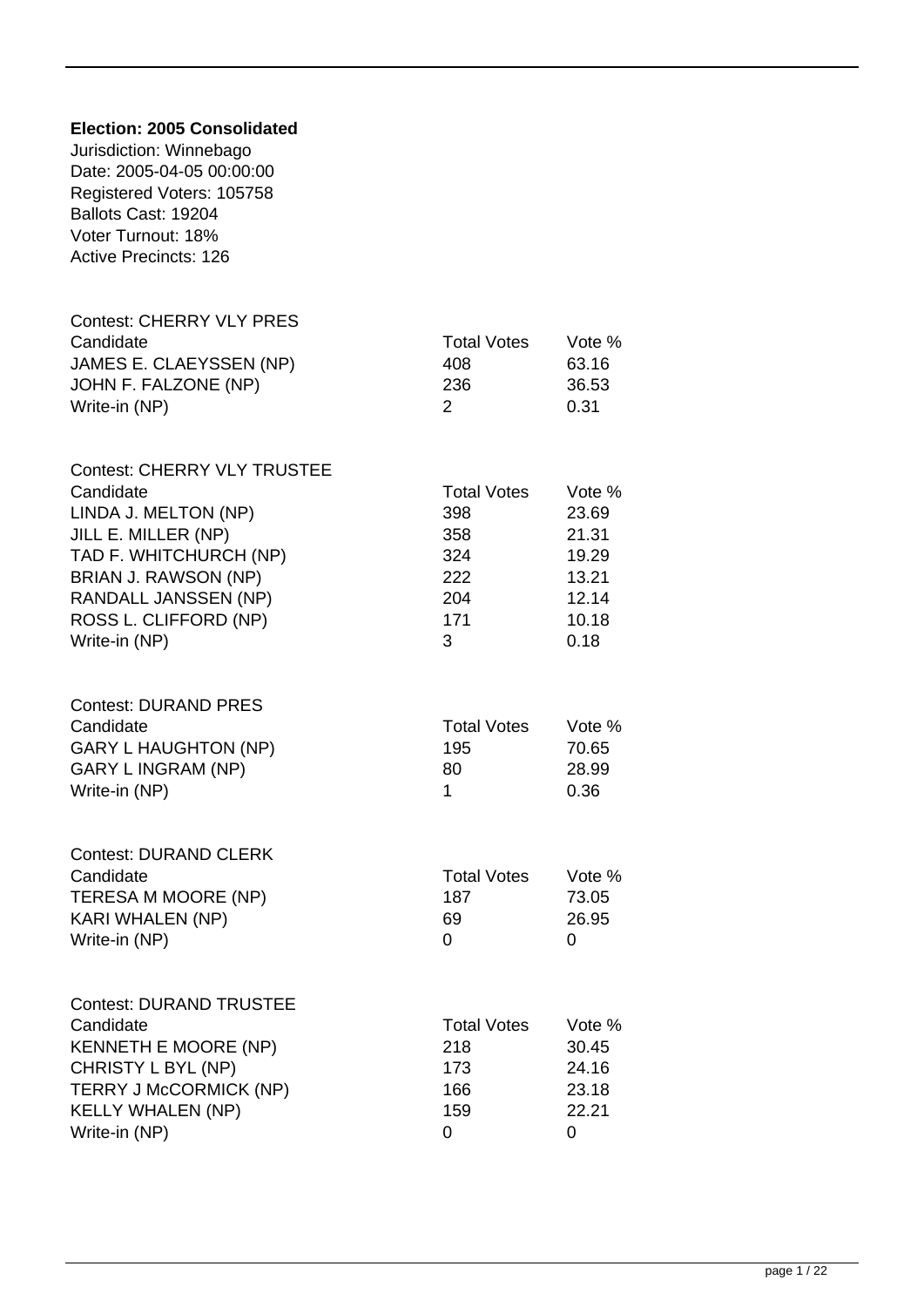| Contest: V DURAND TRUSTEE U2Y<br>Candidate<br>DAN WALDEN (NP)<br>Write-in (NP)                             | <b>Total Votes</b><br>242<br>1        | Vote %<br>99.59<br>0.41       |
|------------------------------------------------------------------------------------------------------------|---------------------------------------|-------------------------------|
| <b>Contest: LOVES PARK MAYOR</b><br>Candidate<br>DARRYL F. LINDBERG (NP)<br>Write-in (NP)                  | <b>Total Votes</b><br>2435<br>40      | Vote %<br>98.38<br>1.62       |
| <b>Contest: LOVES PARK CLERK</b><br>Candidate<br>ROBERT J. BURDEN (NP)<br>Write-in (NP)                    | <b>Total Votes</b><br>2344<br>5       | Vote %<br>99.79<br>0.21       |
| <b>Contest: LOVES PARK TREASURER</b><br>Candidate<br>JOHN C. DANIELSON (NP)<br>Write-in (NP)               | <b>Total Votes</b><br>2304<br>5       | Vote %<br>99.78<br>0.22       |
| Contest: LOVES PARK WD 1<br>Candidate<br>CLINT W. LITTLE (NP)<br><b>JERRY CASKEY (NP)</b><br>Write-in (NP) | <b>Total Votes</b><br>389<br>150<br>0 | Vote %<br>72.17<br>27.83<br>0 |
| <b>Contest: LOVES PARK WD 2</b><br>Candidate<br>THOMAS K. LAUGHLIN (NP)<br>Write-in (NP)                   | <b>Total Votes</b><br>514<br>5        | Vote %<br>99.04<br>0.96       |
| Contest: LOVES PARK WD 3<br>Candidate<br>RICHARD O. BRINKER (NP)<br>Write-in (NP)                          | <b>Total Votes</b><br>446<br>3        | Vote %<br>99.33<br>0.67       |
| Contest: LOVES PARK WD 4<br>Candidate<br><b>JOHN JACOBSON (NP)</b><br>Write-in (NP)                        | <b>Total Votes</b><br>474<br>3        | Vote %<br>99.37<br>0.63       |

Contest: LOVES PARK WD 5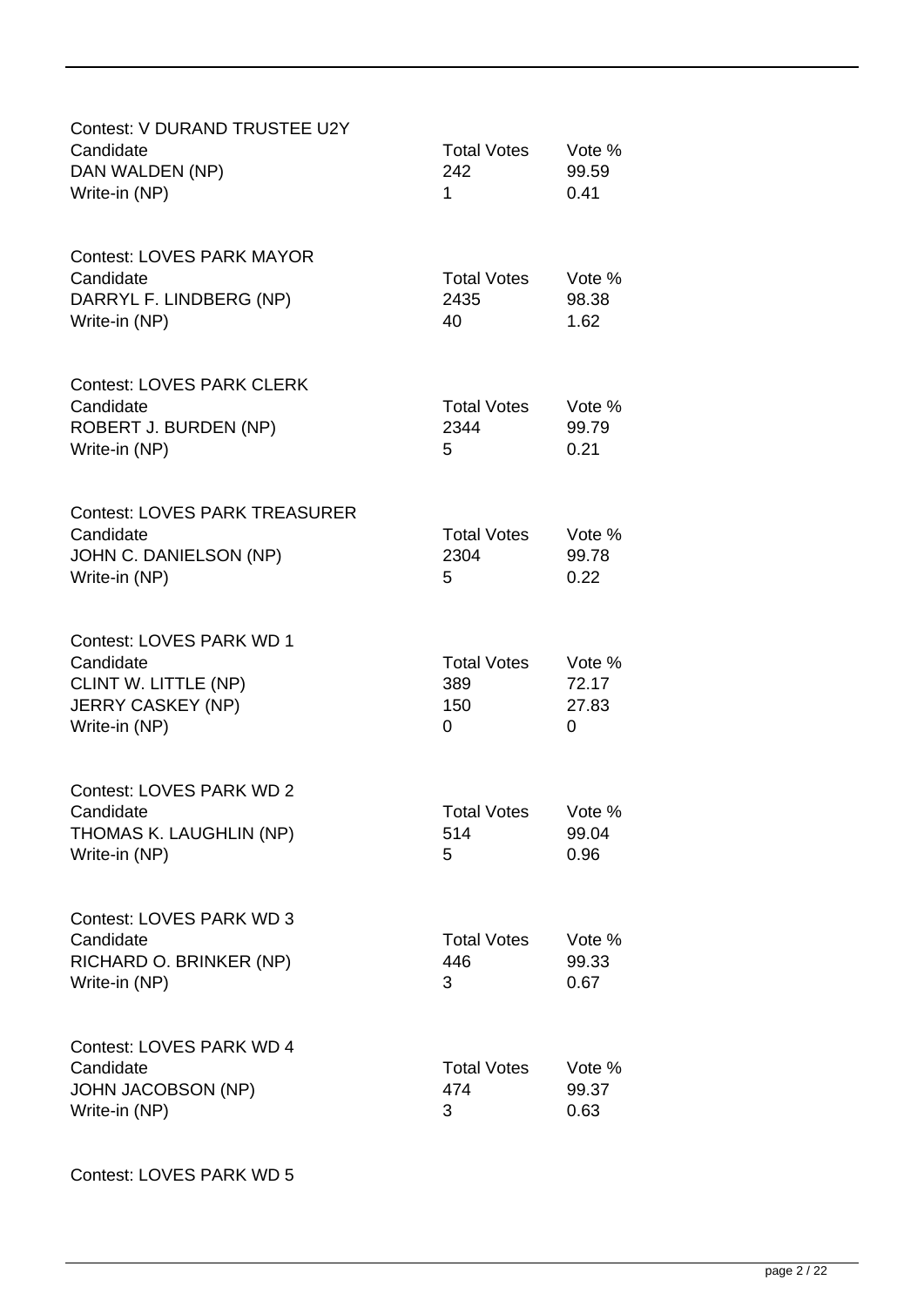| Candidate<br>A. MARIE HOLMES (NP)<br>Write-in (NP)                                                                             | <b>Total Votes</b><br>349<br>3                     | Vote %<br>99.15<br>0.85          |
|--------------------------------------------------------------------------------------------------------------------------------|----------------------------------------------------|----------------------------------|
| <b>Contest: MACHESNEY PK PRES</b><br>Candidate<br>LINDA M. VAUGHN (NP)<br>THOMAS W. STRICKLAND (NP)<br>Write-in (NP)           | <b>Total Votes</b><br>2653<br>1132<br>6            | Vote %<br>69.98<br>29.86<br>0.16 |
| <b>Contest: MACHESNEY PK CLERK</b><br>Candidate<br>LORI J. MITCHELL (NP)<br>MARK LEE SORRENTINO (NP)<br>Write-in (NP)          | <b>Total Votes</b><br>1935<br>1819<br>4            | Vote %<br>51.49<br>48.4<br>0.11  |
| <b>Contest: MACHESNEY PK TREAS</b><br>Candidate<br>STEVE JOHNSON (NP)<br>Write-in (NP)<br>NO CANDIDATE (NP)                    | <b>Total Votes</b><br>3151<br>35<br>0              | Vote %<br>98.9<br>1.1<br>0       |
| <b>Contest: MACHESNEY PK D1 TRST</b><br>Candidate<br><b>ROBBIN P SNODGRASS (NP)</b><br>EDWARD G. LANGLEY (NP)<br>Write-in (NP) | <b>Total Votes</b><br>389<br>387<br>0              | Vote %<br>50.13<br>49.87<br>0    |
| <b>Contest: MACHESNEY PK D3 TRST</b><br>Candidate<br><b>MICHAEL LUKE (NP)</b><br>PAUL J. STRALOW (NP)<br>Write-in (NP)         | <b>Total Votes</b><br>323<br>299<br>$\overline{2}$ | Vote %<br>51.76<br>47.92<br>0.32 |
| <b>Contest: MACHESNEY PK D4 TRST</b><br>Candidate<br>STANLEY J. WENTLAND (NP)<br>Write-in (NP)<br>NO CANDIDATE (NP)            | <b>Total Votes</b><br>521<br>7<br>0                | Vote %<br>98.67<br>1.33<br>0     |
| <b>Contest: NEW MILLFORD TRUSTEE</b><br>Candidate<br>DEANNA RODGERS (NP)                                                       | <b>Total Votes</b><br>46                           | Vote %<br>34.59                  |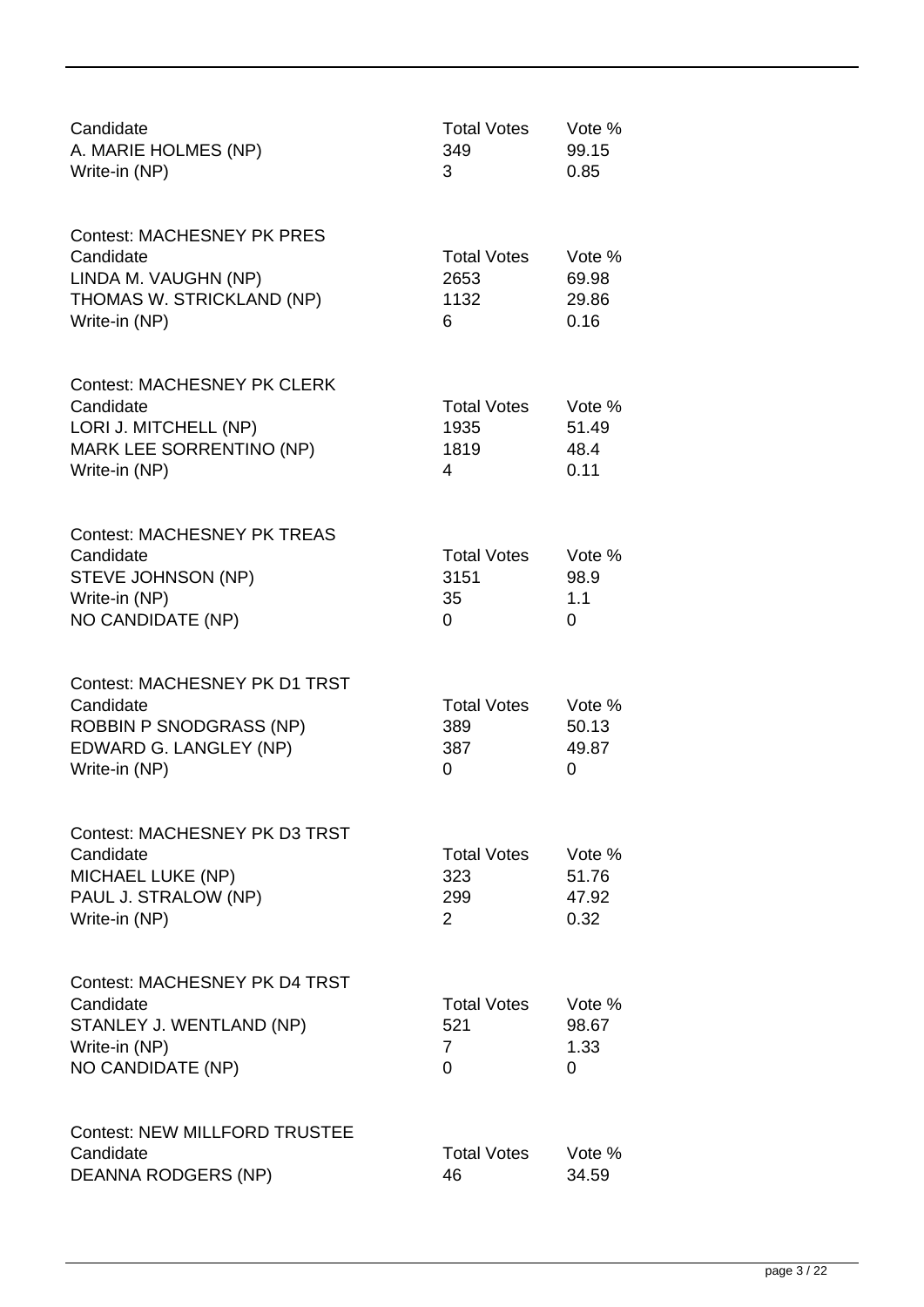| DALE W. JOHNSON (NP)<br>STANLEY A. WEISENSEL (NP)<br>Write-in (NP)                                                                                                                             | 45<br>42<br>$\Omega$                                       | 33.83<br>31.58<br>0                                           |
|------------------------------------------------------------------------------------------------------------------------------------------------------------------------------------------------|------------------------------------------------------------|---------------------------------------------------------------|
| <b>Contest: PECATONICA PRES</b><br>Candidate<br>DANIEL R. MATHEWS (NP)<br>ROBERT V. WHETSEL (NP)<br>Write-in (NP)                                                                              | <b>Total Votes</b><br>456<br>275<br>1                      | Vote %<br>62.3<br>37.57<br>0.14                               |
| <b>Contest: PECATONICA TRUSTEE</b><br>Candidate<br><b>JOHN MOYER (NP)</b><br>ROSS E. PARLAPIANO (NP)<br>MATTHEW J. BROSE (NP)<br>TONI R. SEAGREN (NP)<br>Write-in (NP)                         | <b>Total Votes</b><br>591<br>484<br>439<br>419<br>5        | Vote %<br>30.5<br>24.97<br>22.65<br>21.62<br>0.26             |
| <b>Contest: PECATONICA TRST 2YR</b><br>Candidate<br>ELIZABETH DOTY (NP)<br>Write-in (NP)                                                                                                       | <b>Total Votes</b><br>656<br>1                             | Vote %<br>99.85<br>0.15                                       |
| <b>Contest: ROCKTON PRES</b><br>Candidate<br>DALE B. ADAMS (NP)<br>THOMAS WALLACE (NP)<br>Write-in (NP)                                                                                        | <b>Total Votes</b><br>663<br>419<br>1                      | Vote %<br>61.22<br>38.69<br>0.09                              |
| <b>Contest: ROCKTON CLERK</b><br>Candidate<br><b>JAN MODERSOHN (NP)</b><br>Write-in (NP)                                                                                                       | <b>Total Votes</b><br>916<br>4                             | Vote %<br>99.57<br>0.43                                       |
| <b>Contest: ROCKTON TRUSTEE</b><br>Candidate<br>TIMOTHY A. SLOCUM (NP)<br>DAVE WINTERS (NP)<br><b>TERRI FLODEEN (NP)</b><br><b>SCOTT FRIDLY (NP)</b><br>RONALD E. BAILOR (NP)<br>Write-in (NP) | <b>Total Votes</b><br>703<br>650<br>602<br>586<br>400<br>9 | Vote $%$<br>23.83<br>22.03<br>20.41<br>19.86<br>13.56<br>0.31 |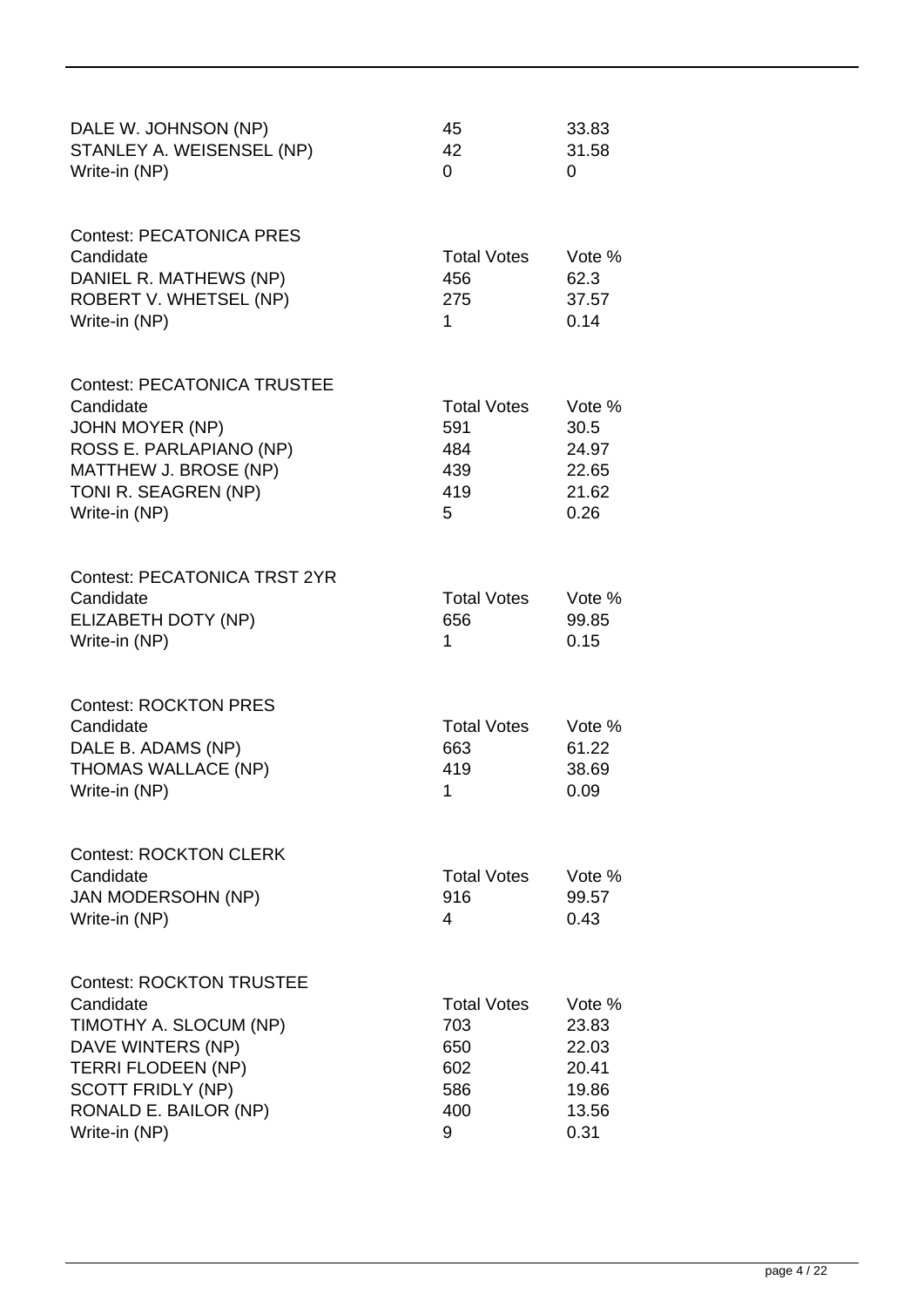| <b>Contest: ROSCOE CLERK</b><br>Candidate<br><b>BONNIE L. MILES (NP)</b><br>Write-in (NP)                                                                                                                        | <b>Total Votes</b><br>732<br>10                                   | Vote %<br>98.65<br>1.35                                             |
|------------------------------------------------------------------------------------------------------------------------------------------------------------------------------------------------------------------|-------------------------------------------------------------------|---------------------------------------------------------------------|
| <b>Contest: ROSCOE TRUSTEE</b><br>Candidate<br>KATHERINE G. GREEN-K (NP)<br>SCOTT D. RICHARDSON (NP)<br>STEPHEN BRANCH (NP)<br>DONA J. ZOPP (NP)<br><b>RON CLEWER (NP)</b><br>LOWELL SMITH (NP)<br>Write-in (NP) | <b>Total Votes</b><br>482<br>468<br>457<br>423<br>358<br>321<br>5 | Vote %<br>19.17<br>18.62<br>18.18<br>16.83<br>14.24<br>12.77<br>0.2 |
| <b>Contest: WINNEBAGO PRES</b><br>Candidate<br>STEPHEN L. BUTLER (NP)<br>Write-in (NP)                                                                                                                           | <b>Total Votes</b><br>421<br>29                                   | Vote %<br>93.56<br>6.44                                             |
| <b>Contest: WINNEBAGO CLERK</b><br>Candidate<br>SALLY JO HUGGINS (NP)<br>Write-in (NP)                                                                                                                           | <b>Total Votes</b><br>492<br>4                                    | Vote %<br>99.19<br>0.81                                             |
| <b>Contest: WINNEBAGO TRUSTEE</b><br>Candidate<br>ROGER T. SMITH (NP)<br>CATHLEEN M. DIXON (NP)<br><b>BRIAN KENNETH COLLOT (NP)</b><br>DONALD E. KIMES (NP)<br>Write-in (NP)                                     | <b>Total Votes</b><br>366<br>353<br>344<br>303<br>6               | Vote %<br>26.68<br>25.73<br>25.07<br>22.08<br>0.44                  |
| <b>Contest: BURRITT TWP SUPR</b><br>Candidate<br>MICHAEL J. CRANDALL (NP)<br>Write-in (NP)                                                                                                                       | <b>Total Votes</b><br>131<br>1                                    | Vote %<br>99.24<br>0.76                                             |
| <b>Contest: BURRITT TWP CLK</b><br>Candidate<br>DELORES E. SCHELM (NP)<br>Write-in (NP)                                                                                                                          | <b>Total Votes</b><br>129<br>1                                    | Vote %<br>99.23<br>0.77                                             |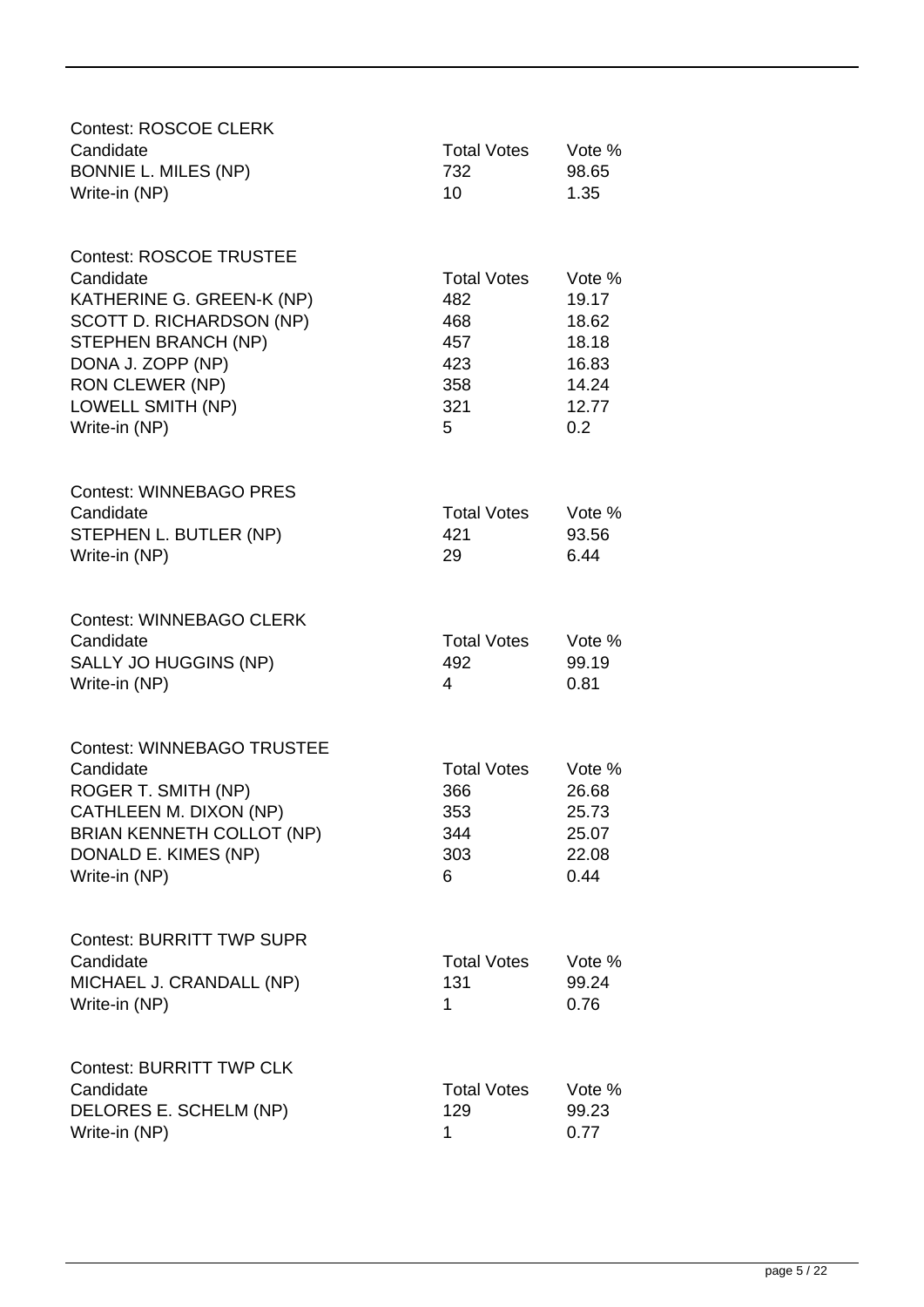| <b>Contest: BURRITT TWP HWY</b><br>Candidate<br><b>GARY SCHUMACHER (NP)</b><br>Write-in (NP)                                                                         | <b>Total Votes</b><br>114<br>$\overline{7}$             | Vote %<br>94.21<br>5.79                            |
|----------------------------------------------------------------------------------------------------------------------------------------------------------------------|---------------------------------------------------------|----------------------------------------------------|
| <b>Contest: BURRITT TWP TRST</b><br>Candidate<br><b>ROGER McDOUGALL (NP)</b><br><b>ALLEN FERLING (NP)</b><br><b>HELWIG (NP)</b><br>TONY GROTTO (NP)<br>Write-in (NP) | <b>Total Votes</b><br>122<br>117<br>111<br>109<br>3     | Vote %<br>26.41<br>25.32<br>24.03<br>23.59<br>0.65 |
| <b>Contest: CHERRY VLY TWP SUPR</b><br>Candidate<br>RANDY F. STURM (NP)<br>Write-in (NP)<br>NO CANDIDATE (NP)                                                        | <b>Total Votes</b><br>1462<br>21<br>0                   | Vote %<br>98.58<br>1.42<br>0                       |
| Contest: CHERRY VLY TWP CLK<br>Candidate<br><b>BRIAN FLYNN (NP)</b><br>Write-in (NP)<br>NO CANDIDATE (NP)                                                            | <b>Total Votes</b><br>1436<br>12<br>0                   | Vote %<br>99.17<br>0.83<br>0                       |
| <b>Contest: CHERRY VLY TWP HWY</b><br>Candidate<br>PAT O'DONNELL (NP)<br><b>KEVIN FAGAN (NP)</b><br>Write-in (NP)<br>NO CANDIDATE (NP)                               | <b>Total Votes</b><br>1024<br>731<br>1<br>0             | Vote %<br>58.31<br>41.63<br>0.06<br>0              |
| <b>Contest: CHERRY VLY TWP ASSR</b><br>Candidate<br>WENDY OWANO (NP)<br>DANIELLE RUMPLE (NP)<br>Write-in (NP)<br>NO CANDIDATE (NP)                                   | <b>Total Votes</b><br>912<br>859<br>$\overline{2}$<br>0 | Vote %<br>51.44<br>48.45<br>0.11<br>0              |
| <b>Contest: CHERRY VLY TWP TRST</b><br>Candidate<br><b>JIM PARKER (NP)</b><br>KEVIN P. SHEEHAN (NP)<br>S. TERRY SCAMP (NP)                                           | <b>Total Votes</b><br>1319<br>1308<br>1282              | Vote %<br>25.41<br>25.2<br>24.7                    |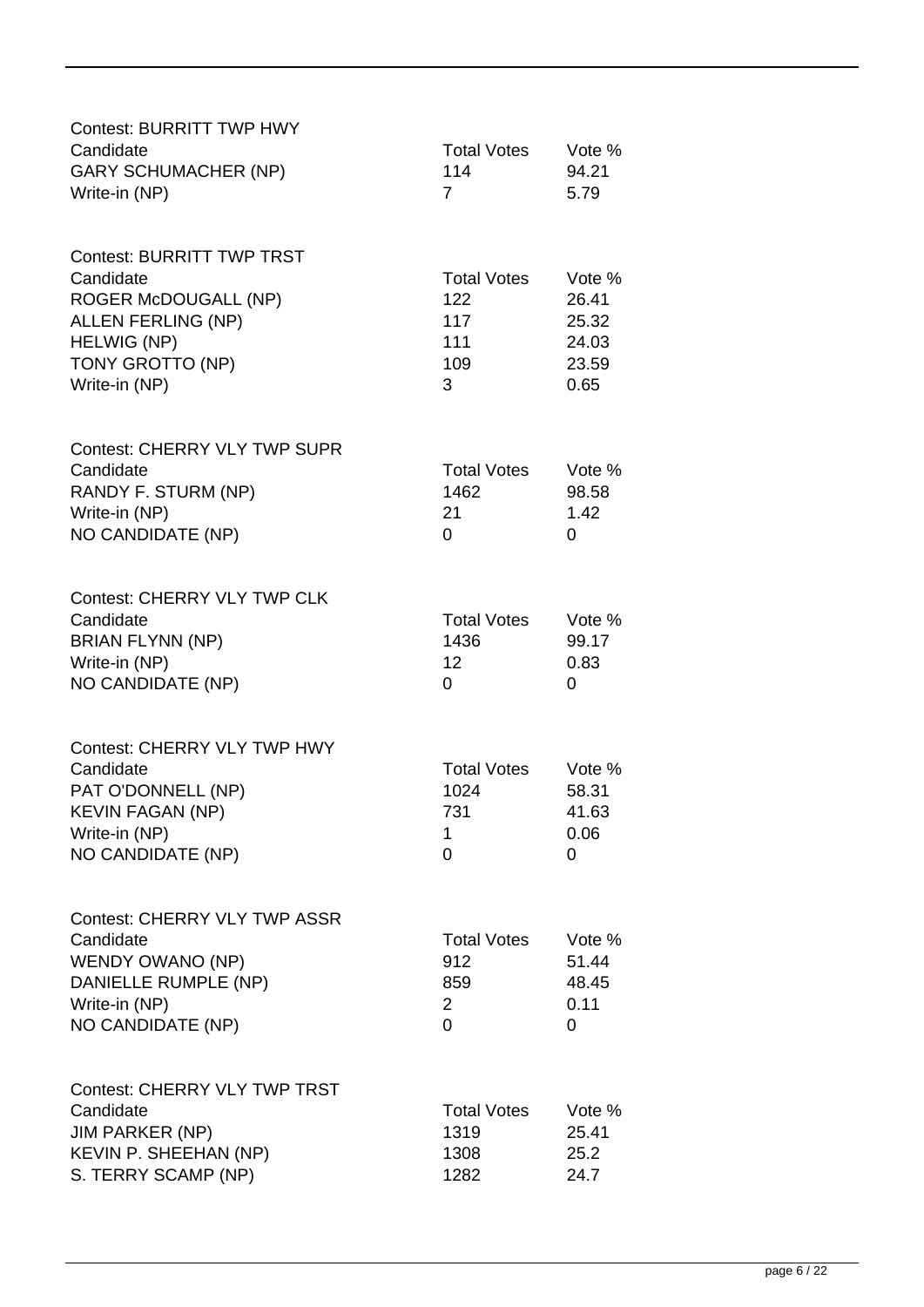| WILLIAM WETZBARGER (NP)<br>Write-in (NP)<br>NO CANDIDATE (NP)                                                                               | 1258<br>23<br>$\Omega$                        | 24.24<br>0.44<br>0                       |
|---------------------------------------------------------------------------------------------------------------------------------------------|-----------------------------------------------|------------------------------------------|
| <b>Contest: DURAND TWP SUPR</b><br>Candidate<br>EDWARD L. MUELLER (NP)<br>Write-in (NP)                                                     | <b>Total Votes</b><br>364<br>1                | Vote %<br>99.73<br>0.27                  |
| <b>Contest: DURAND TWP CLK</b><br>Candidate<br>LOLITA DITZLER (NP)<br>Write-in (NP)                                                         | <b>Total Votes</b><br>380<br>0                | Vote %<br>100<br>0                       |
| <b>Contest: DURAND TWP HWY</b><br>Candidate<br>KIM STEWARD (NP)<br>Write-in (NP)                                                            | <b>Total Votes</b><br>375<br>1                | Vote %<br>99.73<br>0.27                  |
| <b>Contest: DURAND TWP TRST</b><br>Candidate<br>DAVID E. MEISSEN (NP)<br><b>VELBUR LINCOLN (NP)</b><br>NEIL F. DREIER (NP)<br>Write-in (NP) | <b>Total Votes</b><br>348<br>320<br>312<br>22 | Vote %<br>34.73<br>31.94<br>31.14<br>2.2 |
| <b>Contest: HARLEM TWP SUPR</b><br>Candidate<br>DOUGLAS R. AURAND (NP)<br>Write-in (NP)<br><b>NO CANDIDATE (NP)</b>                         | <b>Total Votes</b><br>4648<br>47<br>0         | Vote %<br>99<br>1<br>0                   |
| <b>Contest: HARLEM TWP CLK</b><br>Candidate<br>SHERYL CROWLEY (NP)<br>Write-in (NP)<br>NO CANDIDATE (NP)                                    | <b>Total Votes</b><br>4441<br>24<br>0         | Vote %<br>99.46<br>0.54<br>0             |
| <b>Contest: HARLEM TWP ASSR</b><br>Candidate<br>BERERLY (BEV) CARRE (NP)<br>Write-in (NP)<br>NO CANDIDATE (NP)                              | <b>Total Votes</b><br>4401<br>33<br>0         | Vote %<br>99.26<br>0.74<br>0             |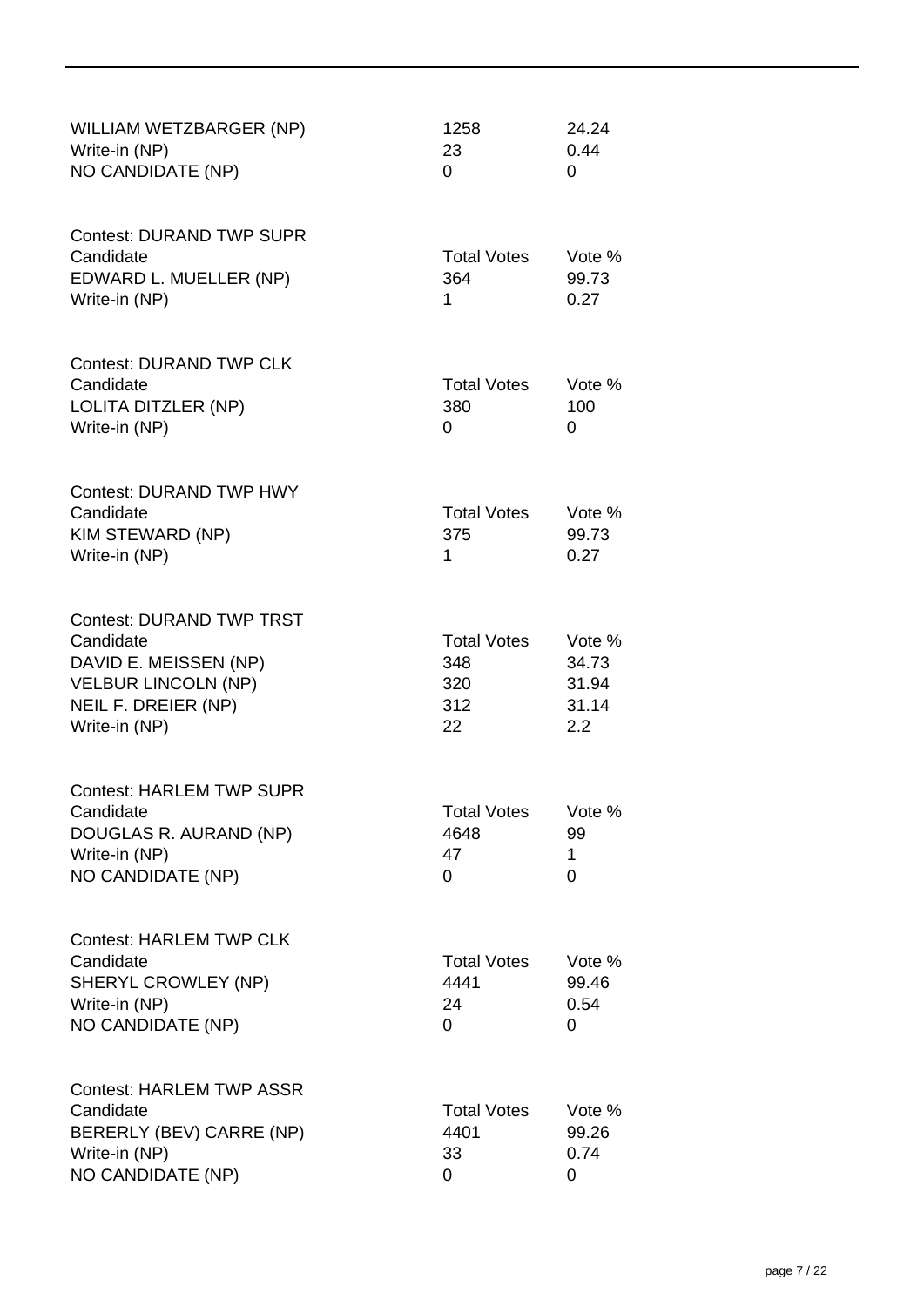| <b>Contest: HARLEM TWP HWY</b><br>Candidate         | <b>Total Votes</b>       | Vote %          |
|-----------------------------------------------------|--------------------------|-----------------|
| <b>BOB PILCHER (NP)</b>                             | 4385                     | 99.23           |
| Write-in (NP)<br><b>NO CANDIDATE (NP)</b>           | 34<br>0                  | 0.77<br>0       |
|                                                     |                          |                 |
| <b>Contest: HARLEM TWP TRST</b>                     |                          |                 |
| Candidate                                           | <b>Total Votes</b>       | Vote %          |
| PHILLIP R. JOHNSON (NP)<br>LINDA MOORE-WOODROW (NP) | 4031<br>3989             | 25.37<br>25.1   |
| DARRIN E. GOLDEN (NP)                               | 3933                     | 24.75           |
| ANTHONY L. MICELI (NP)                              | 3874                     | 24.38           |
| Write-in (NP)                                       | 64                       | 0.4             |
| NO CANDIDATE (NP)                                   | 0                        | $\overline{0}$  |
| <b>Contest: HARRISON TWP SUPR</b>                   |                          |                 |
| Candidate                                           | <b>Total Votes</b>       | Vote %          |
| <b>DENNIS WILKE (NP)</b><br>Write-in (NP)           | 66<br>0                  | 100<br>0        |
|                                                     |                          |                 |
| <b>Contest: HARRISON TWP CLK</b>                    |                          |                 |
| Candidate<br><b>SANDRA TUCKER (NP)</b>              | <b>Total Votes</b><br>66 | Vote %<br>100   |
| Write-in (NP)                                       | 0                        | 0               |
|                                                     |                          |                 |
| <b>Contest: HARRISON TWP HWY</b>                    |                          |                 |
| Candidate                                           | <b>Total Votes</b>       | Vote %          |
| <b>LOREN DAVIS (NP)</b><br>Write-in (NP)            | 64<br>$\mathbf 1$        | 98.46<br>1.54   |
|                                                     |                          |                 |
| <b>Contest: HARRISON TWP TRST</b>                   |                          |                 |
| Candidate<br><b>ROBERT KINNEY (NP)</b>              | <b>Total Votes</b><br>64 | Vote %<br>33.16 |
| <b>DWIGHT LAWSON (NP)</b>                           | 62                       | 32.12           |
| <b>KERWOOD WATTS (NP)</b>                           | 61                       | 31.61           |
| Write-in (NP)                                       | 6                        | 3.11            |
| <b>Contest: LAONA TWP SUPR</b>                      |                          |                 |
| Candidate                                           | <b>Total Votes</b>       | Vote %          |
| <b>J.RONALD WALDSCHMIDT (NP)</b>                    | 130                      | 100             |
| Write-in (NP)                                       | 0                        | 0               |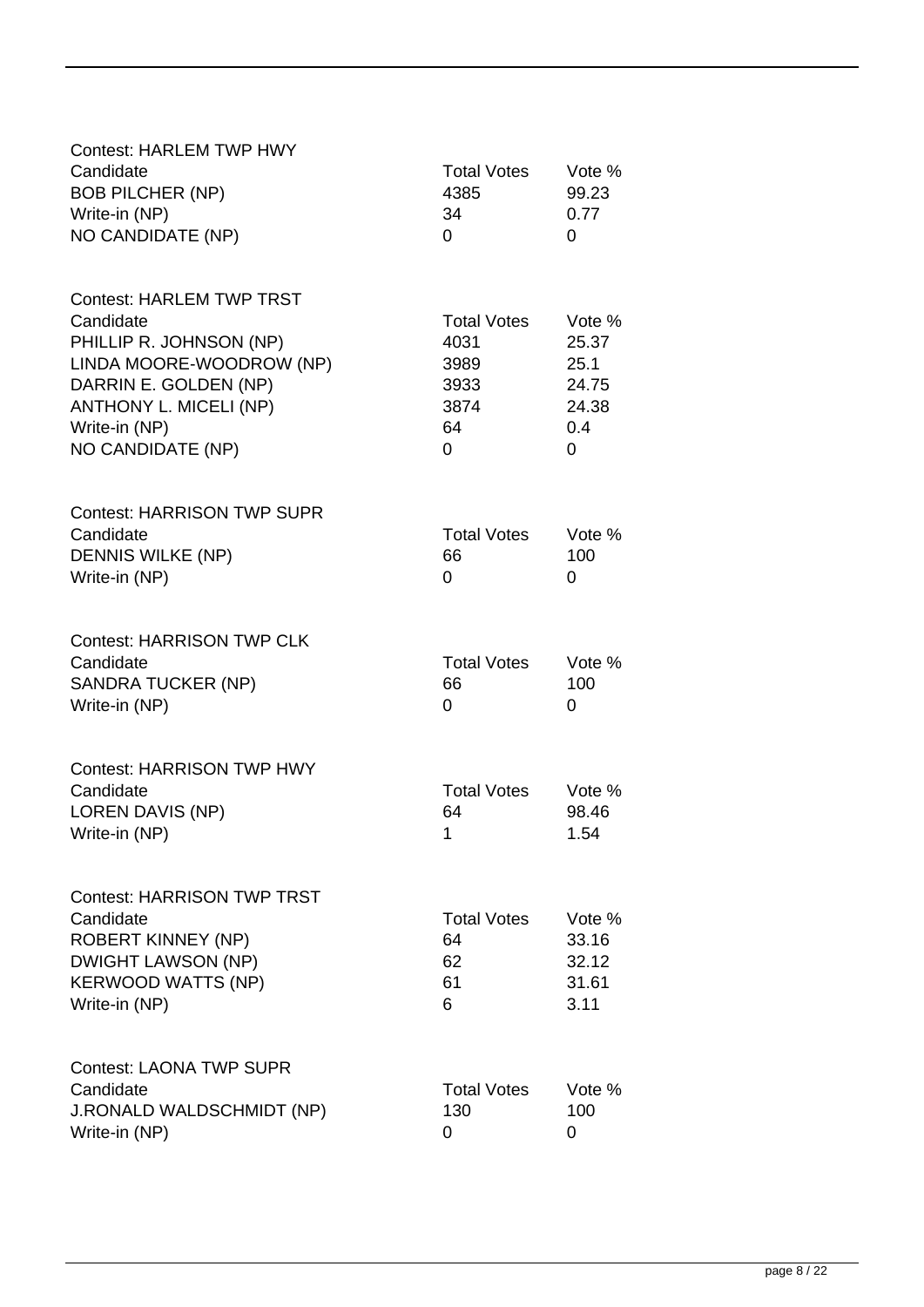| <b>Contest: LAONA TWP CLK</b>                                                                                                                                            |                                                     |                                                |
|--------------------------------------------------------------------------------------------------------------------------------------------------------------------------|-----------------------------------------------------|------------------------------------------------|
| Candidate<br>LUCILLE A. DUERST (NP)<br>Write-in (NP)                                                                                                                     | <b>Total Votes</b><br>134<br>$\Omega$               | Vote %<br>100<br>0                             |
| <b>Contest: LAONA TWP HWY</b><br>Candidate<br><b>RANDY HUNT (NP)</b><br>Write-in (NP)                                                                                    | <b>Total Votes</b><br>123<br>1                      | Vote %<br>99.19<br>0.81                        |
| <b>Contest: LAONA TWP TRST</b><br>Candidate<br><b>GERALD DUERST (NP)</b><br><b>JUDITH JOHNSON (NP)</b><br>SANDRA DOLAN (NP)<br>RUSSELL W. STAUFFER (NP)<br>Write-in (NP) | <b>Total Votes</b><br>131<br>129<br>127<br>127<br>0 | Vote %<br>25.49<br>25.1<br>24.71<br>24.71<br>0 |
| <b>Contest: OWEN TWP SUPR</b><br>Candidate<br>OWEN T. BACH (NP)<br>Write-in (NP)                                                                                         | <b>Total Votes</b><br>695<br>5                      | Vote %<br>99.29<br>0.71                        |
| <b>Contest: OWEN TWP CLK</b><br>Candidate<br>TOM RAGNAR (NP)<br>Write-in (NP)                                                                                            | <b>Total Votes</b><br>684<br>4                      | Vote %<br>99.42<br>0.58                        |
| <b>Contest: OWEN TWP ASSR</b><br>Candidate<br><b>TRENT FERGUSON (NP)</b><br>JOLYN M. FASULA (NP)<br>Write-in (NP)                                                        | <b>Total Votes</b><br>468<br>342<br>0               | Vote %<br>57.78<br>42.22<br>0                  |
| <b>Contest: OWEN TWP HWY</b><br>Candidate<br><b>BOB McWILLIAMS (NP)</b><br>Write-in (NP)                                                                                 | <b>Total Votes</b><br>660<br>2                      | Vote %<br>99.7<br>0.3                          |
| <b>Contest: OWEN TWP TRST</b><br>Candidate<br>BEN K. SCHLEICHER (NP)<br><b>ROGER FENELON (NP)</b>                                                                        | <b>Total Votes</b><br>651<br>632                    | Vote %<br>25.85<br>25.1                        |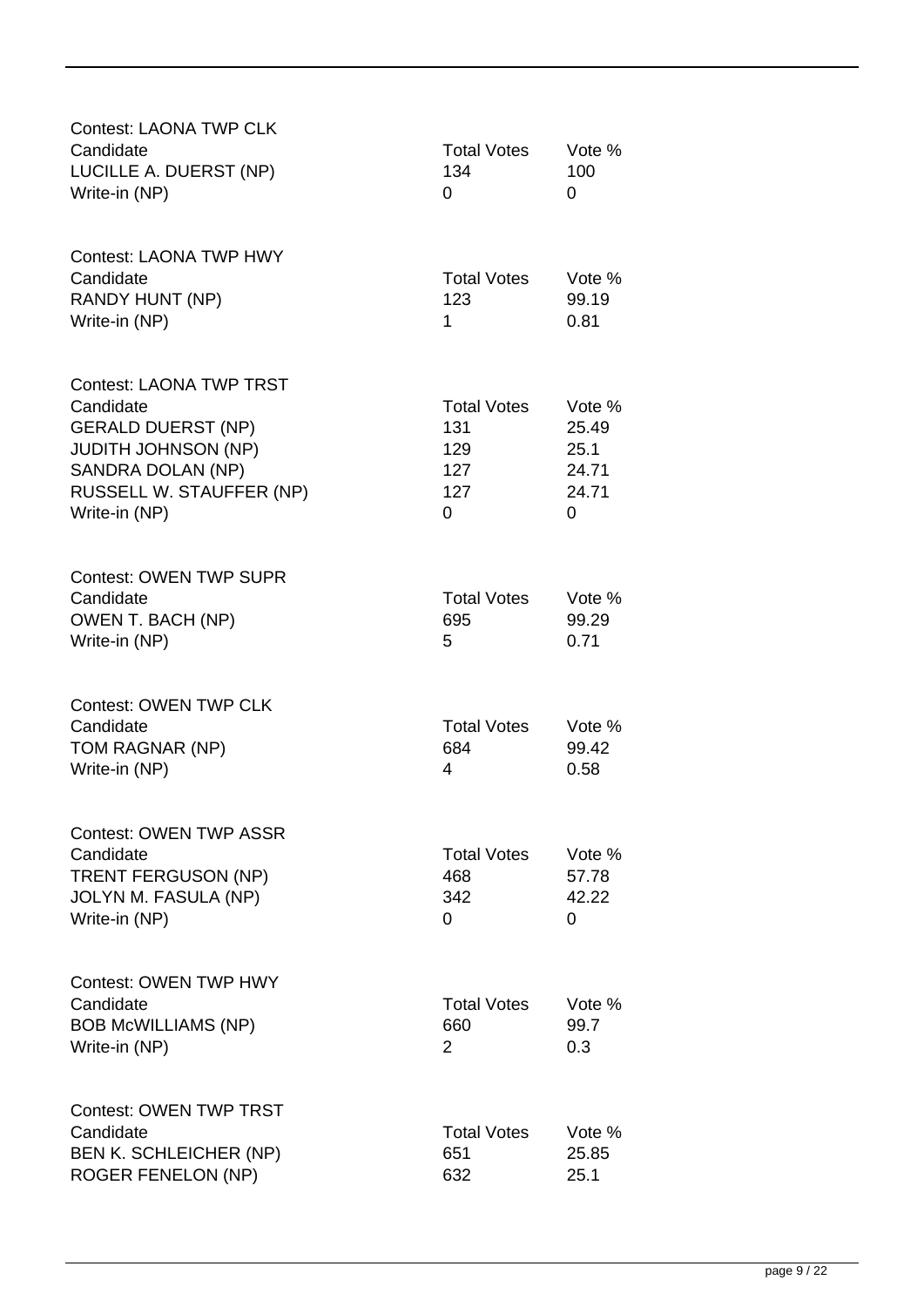| <b>NORD SWANSTROM (NP)</b><br><b>GERALD WILTFANG (NP)</b><br>Write-in (NP)                                                                         | 620<br>612<br>3                                | 24.62<br>24.31<br>0.12                   |
|----------------------------------------------------------------------------------------------------------------------------------------------------|------------------------------------------------|------------------------------------------|
| <b>Contest: PECATONICA TWP SUPR</b><br>Candidate<br>JAMES A. ANDERSON (NP)<br>ROBERT G. EISS (NP)<br>Write-in (NP)                                 | <b>Total Votes</b><br>603<br>566<br>1          | Vote %<br>51.54<br>48.38<br>0.09         |
| <b>Contest: PECATONICA TWP CLK</b><br>Candidate<br>DOROTHEE McAULIFFE (NP)<br>Write-in (NP)                                                        | <b>Total Votes</b><br>1021<br>0                | Vote %<br>100<br>0                       |
| <b>Contest: PECATONICA TWP HWY</b><br>Candidate<br><b>BRUCE T. LIZER (NP)</b><br>Write-in (NP)                                                     | <b>Total Votes</b><br>1067<br>5                | Vote %<br>99.53<br>0.47                  |
| <b>Contest: PECATONICA TWP TRST</b><br>Candidate<br>RICHARD A. ZIMMERMAN (NP)<br><b>FRANCIS (NP)</b><br><b>STEVE BARDELL (NP)</b><br>Write-in (NP) | <b>Total Votes</b><br>1005<br>960<br>951<br>87 | Vote %<br>33.47<br>31.97<br>31.67<br>2.9 |
| Contest: ROCKFORD TWP SUPR<br>Candidate<br>MICHAEL J. GORAL (NP)<br><b>GERALD O. ALBERT (NP)</b><br>Write-in (NP)                                  | <b>Total Votes</b><br>2739<br>1627<br>3        | Vote %<br>62.69<br>37.24<br>0.07         |
| <b>Contest: ROCKFORD TWP CLK</b><br>Candidate<br>DIANE DALPRAMITCHELL (NP)<br>Write-in (NP)<br>NO CANDIDATE (NP)                                   | <b>Total Votes</b><br>3440<br>37<br>0          | Vote %<br>98.94<br>1.06<br>$\Omega$      |
| <b>Contest: ROCKFORD TWP ASSR</b><br>Candidate<br>RAYMOND (RAY) HODGES (NP)<br>KENNETH R. CROWLEY (NP)                                             | <b>Total Votes</b><br>2124<br>2097             | Vote %<br>50.28<br>49.64                 |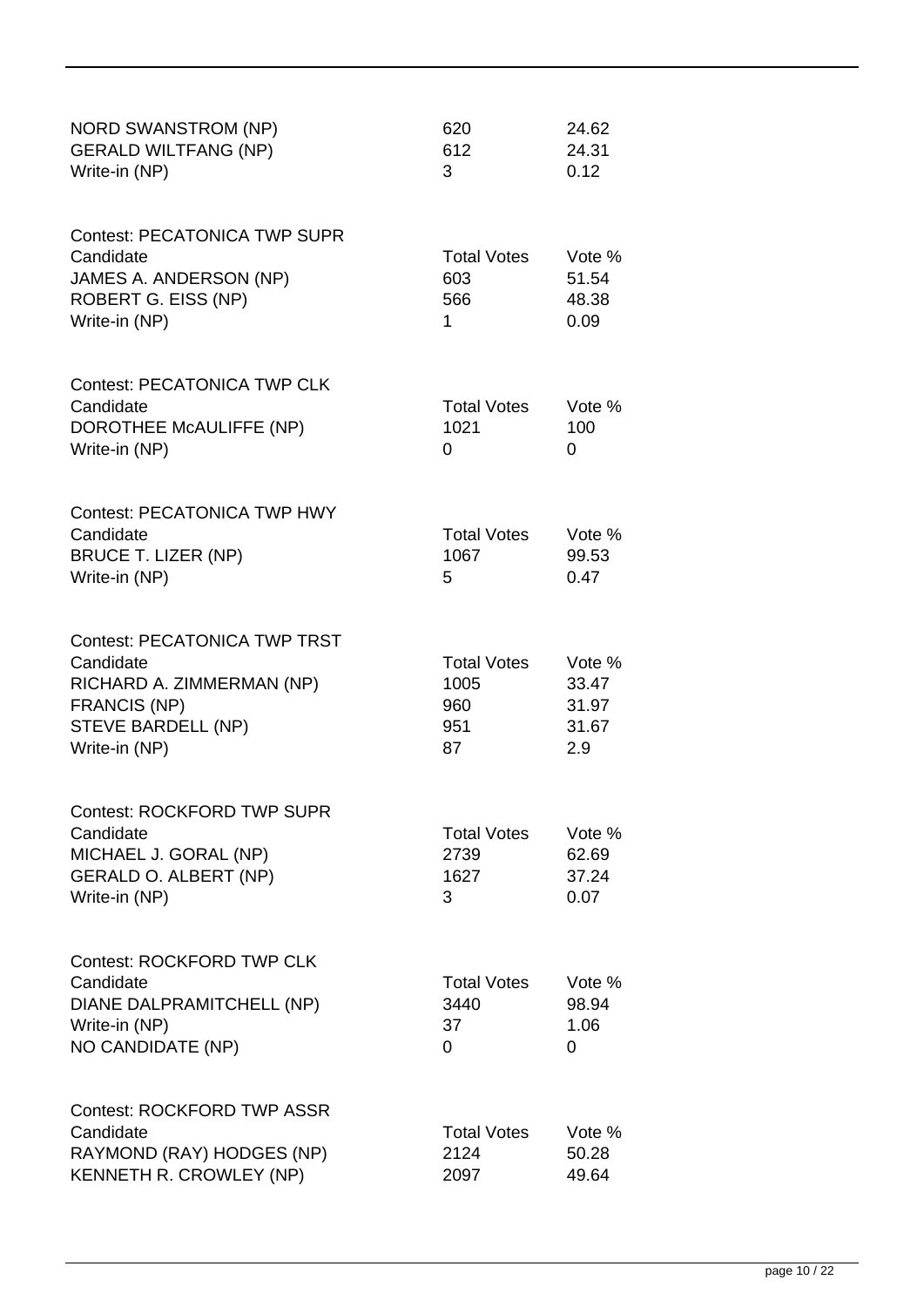| Write-in (NP)                                                                                                                                                                                                                                         | 3                                                                                | 0.07                                                                         |
|-------------------------------------------------------------------------------------------------------------------------------------------------------------------------------------------------------------------------------------------------------|----------------------------------------------------------------------------------|------------------------------------------------------------------------------|
| <b>Contest: ROCKFORD TWP HWY</b><br>Candidate<br>PETER M. MacKAY (NP)<br>ELMER JONES (NP)<br>Write-in (NP)                                                                                                                                            | <b>Total Votes</b><br>2572<br>1763<br>1                                          | Vote %<br>59.32<br>40.66<br>0.02                                             |
| <b>Contest: ROCKFORD TWP TRST</b><br>Candidate<br><b>GREG TUITE (NP)</b><br>PHILIP J. NICOLOSI (NP)<br>WILLIAM K. SJOSTROM (NP)<br>JOHN A. RUNDQUIST (NP)<br>MICHAEL D. OLSON (NP)<br>JASPER ST. ANGEL (NP)<br>TERRANCE C. BELL (NP)<br>Write-in (NP) | <b>Total Votes</b><br>2685<br>2519<br>2298<br>2203<br>2026<br>1920<br>1630<br>30 | Vote %<br>17.54<br>16.45<br>15.01<br>14.39<br>13.23<br>12.54<br>10.65<br>0.2 |
| <b>Contest: ROCKTON TWP SUPR</b><br>Candidate<br><b>KATHIE GUMMOW (NP)</b><br>JACK R. COOK JR. (NP)<br>Write-in (NP)                                                                                                                                  | <b>Total Votes</b><br>1115<br>537<br>0                                           | Vote %<br>67.49<br>32.51<br>0                                                |
| <b>Contest: ROCKTON TWP CLK</b><br>Candidate<br><b>MARGARET CURTTRIGHT (NP)</b><br>Write-in (NP)                                                                                                                                                      | <b>Total Votes</b><br>1321<br>5                                                  | Vote %<br>99.62<br>0.38                                                      |
| <b>Contest: ROCKTON TWP ASSR</b><br>Candidate<br>SANCHA K. MELCHER (NP)<br>Write-in (NP)                                                                                                                                                              | <b>Total Votes</b><br>1227<br>12                                                 | Vote %<br>99.03<br>0.97                                                      |
| <b>Contest: ROCKTON TWP HWY</b><br>Candidate<br>MATTHEW S. CUYLER (NP)<br>Write-in (NP)                                                                                                                                                               | <b>Total Votes</b><br>1226<br>4                                                  | Vote %<br>99.67<br>0.33                                                      |
| <b>Contest: ROCKTON TWP TRST</b><br>Candidate<br>PETER CHURCH (NP)                                                                                                                                                                                    | <b>Total Votes</b><br>1218                                                       | Vote %<br>25.37                                                              |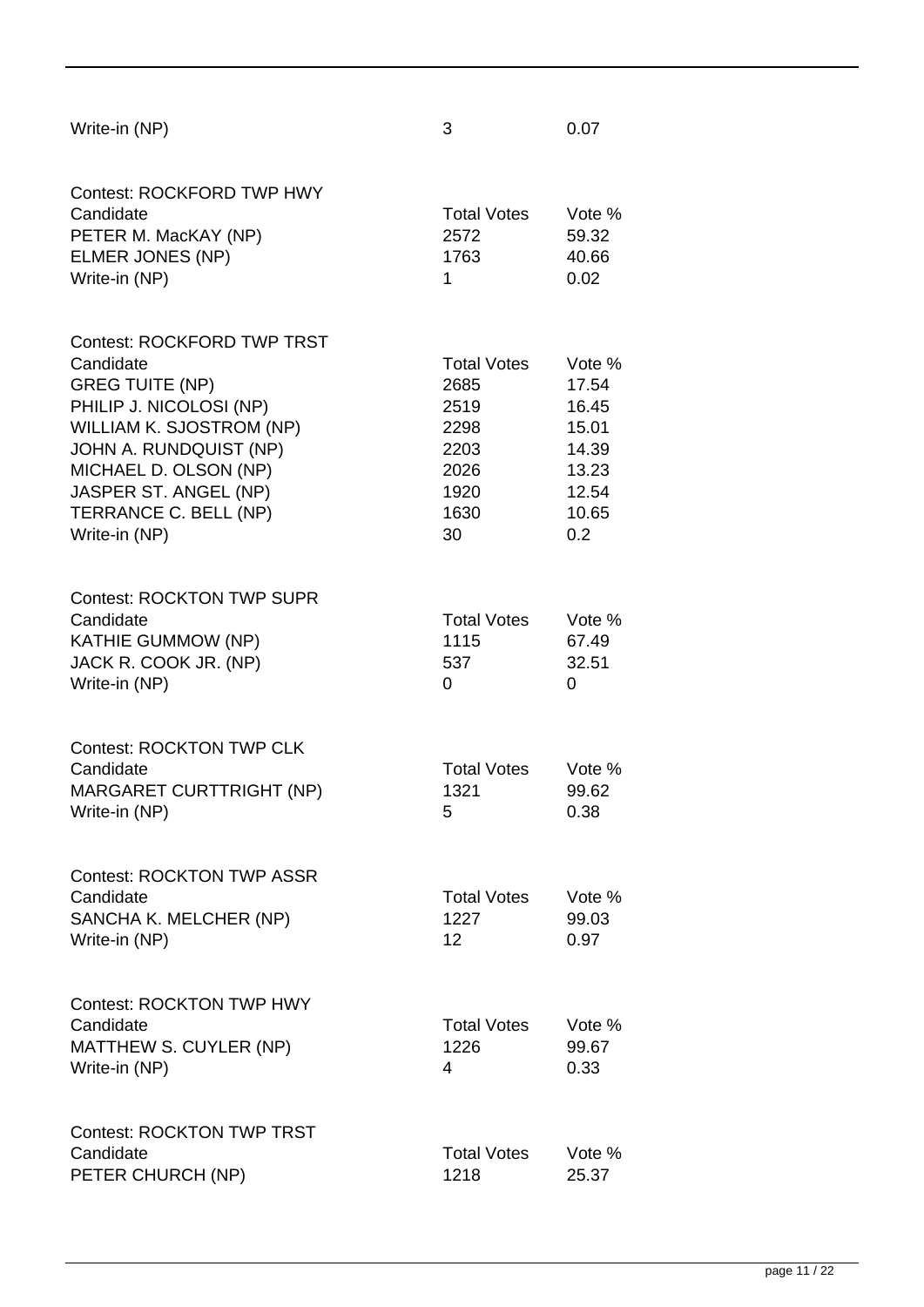| DEAN G. MOHRING (NP)<br>THOMAS E. JENCIUS (NP)<br><b>RUSSELL TIRITILLI (NP)</b><br>Write-in (NP)                                                                                | 1214<br>1182<br>1169<br>18                                       | 25.29<br>24.62<br>24.35<br>0.37                         |
|---------------------------------------------------------------------------------------------------------------------------------------------------------------------------------|------------------------------------------------------------------|---------------------------------------------------------|
| <b>Contest: ROSCOE TWP SUPR</b><br>Candidate<br>TOM HAWES (NP)<br>Write-in (NP)<br>NO CANDIDATE (NP)                                                                            | <b>Total Votes</b><br>892<br>22<br>0                             | Vote %<br>97.59<br>2.41<br>0                            |
| <b>Contest: ROSCOE TWP CLK</b><br>Candidate<br>ANDREW MURRAY JR. (NP)<br>Write-in (NP)<br>NO CANDIDATE (NP)                                                                     | <b>Total Votes</b><br>882<br>8<br>0                              | Vote %<br>99.1<br>0.9<br>0                              |
| <b>Contest: ROSCOE TWP ASSR</b><br>Candidate<br>JOANN L. KENNINGTON (NP)<br>Write-in (NP)<br>NO CANDIDATE (NP)                                                                  | <b>Total Votes</b><br>884<br>8<br>0                              | Vote %<br>99.1<br>0.9<br>0                              |
| <b>Contest: ROSCOE TWP HWY</b><br>Candidate<br><b>MATTHEW SERVANT (NP)</b><br>Write-in (NP)<br>NO CANDIDATE (NP)                                                                | <b>Total Votes</b><br>887<br>8<br>0                              | Vote %<br>99.11<br>0.89<br>0                            |
| <b>Contest: ROSCOE TWP TRST</b><br>Candidate<br>PAT HENDERSON (NP)<br><b>TODD PIPER (NP)</b><br>DAVID WADE (NP)<br>STEVEN A. CONNELL (NP)<br>Write-in (NP)<br>NO CANDIDATE (NP) | <b>Total Votes</b><br>837<br>828<br>812<br>809<br>12<br>$\Omega$ | Vote %<br>25.38<br>25.11<br>24.62<br>24.53<br>0.36<br>0 |
| <b>Contest: SEWARD TWP SUPR</b><br>Candidate<br><b>GARELT S. STAHL (NP)</b><br>Write-in (NP)                                                                                    | <b>Total Votes</b><br>301<br>4                                   | Vote %<br>98.69<br>1.31                                 |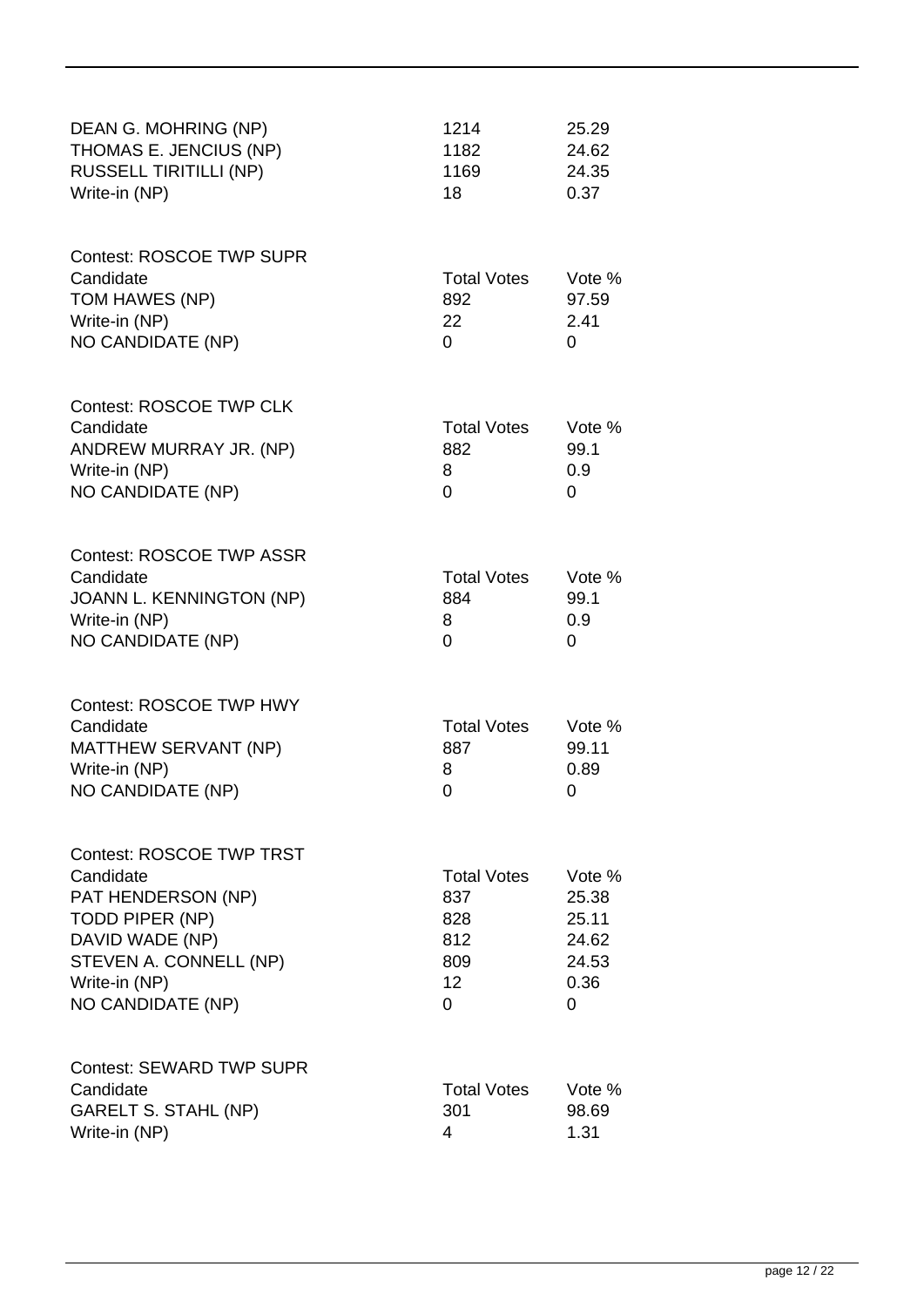| <b>Contest: SEWARD TWP CLK</b><br>Candidate<br>JAMES K. MONGE (NP)<br>Write-in (NP)                                                                                        | <b>Total Votes</b><br>283<br>$\Omega$               | Vote %<br>100<br>0                                 |
|----------------------------------------------------------------------------------------------------------------------------------------------------------------------------|-----------------------------------------------------|----------------------------------------------------|
| Contest: SEWARD TWP HWY<br>Candidate<br><b>JIM STAHL (NP)</b><br><b>GLENN E. BURKHART (NP)</b><br>Write-in (NP)                                                            | <b>Total Votes</b><br>185<br>163<br>0               | Vote %<br>53.16<br>46.84<br>0                      |
| <b>Contest: SEWARD TWP TRST</b><br>Candidate<br>BARBARA L. HAZZARD (NP)<br>JOHN H. BEHN, JR. (NP)<br>GARY R. JOHNSON (NP)<br>RICHARD I. BEUTH (NP)<br>Write-in (NP)        | <b>Total Votes</b><br>294<br>282<br>280<br>272<br>3 | Vote %<br>25.99<br>24.93<br>24.76<br>24.05<br>0.27 |
| <b>Contest: SHIRLAND TWP SUPR</b><br>Candidate<br>HELEN J. WEAVER (NP)<br>Write-in (NP)                                                                                    | <b>Total Votes</b><br>92<br>6                       | Vote %<br>93.88<br>6.12                            |
| <b>Contest: SHIRLAND TWP CLK</b><br>Candidate<br>LaNITA GILLETT (NP)<br>Write-in (NP)                                                                                      | <b>Total Votes</b><br>88<br>1                       | Vote %<br>98.88<br>1.12                            |
| <b>Contest: SHIRLAND TWP HWY</b><br>Candidate<br><b>CURTIS B. McNAMES (NP)</b><br>Write-in (NP)                                                                            | <b>Total Votes</b><br>97<br>4                       | Vote %<br>96.04<br>3.96                            |
| <b>Contest: SHIRLAND TWP TRST</b><br>Candidate<br><b>FREDRICK L NIMMER (NP)</b><br>CHARLES A. BOYER (NP)<br>MARYLOU R. PERTZ (NP)<br>LINDA M. DORNEY (NP)<br>Write-in (NP) | <b>Total Votes</b><br>98<br>96<br>79<br>77<br>3     | Vote %<br>27.76<br>27.2<br>22.38<br>21.81<br>0.85  |

Contest: WINNEBAGO TWP SUPR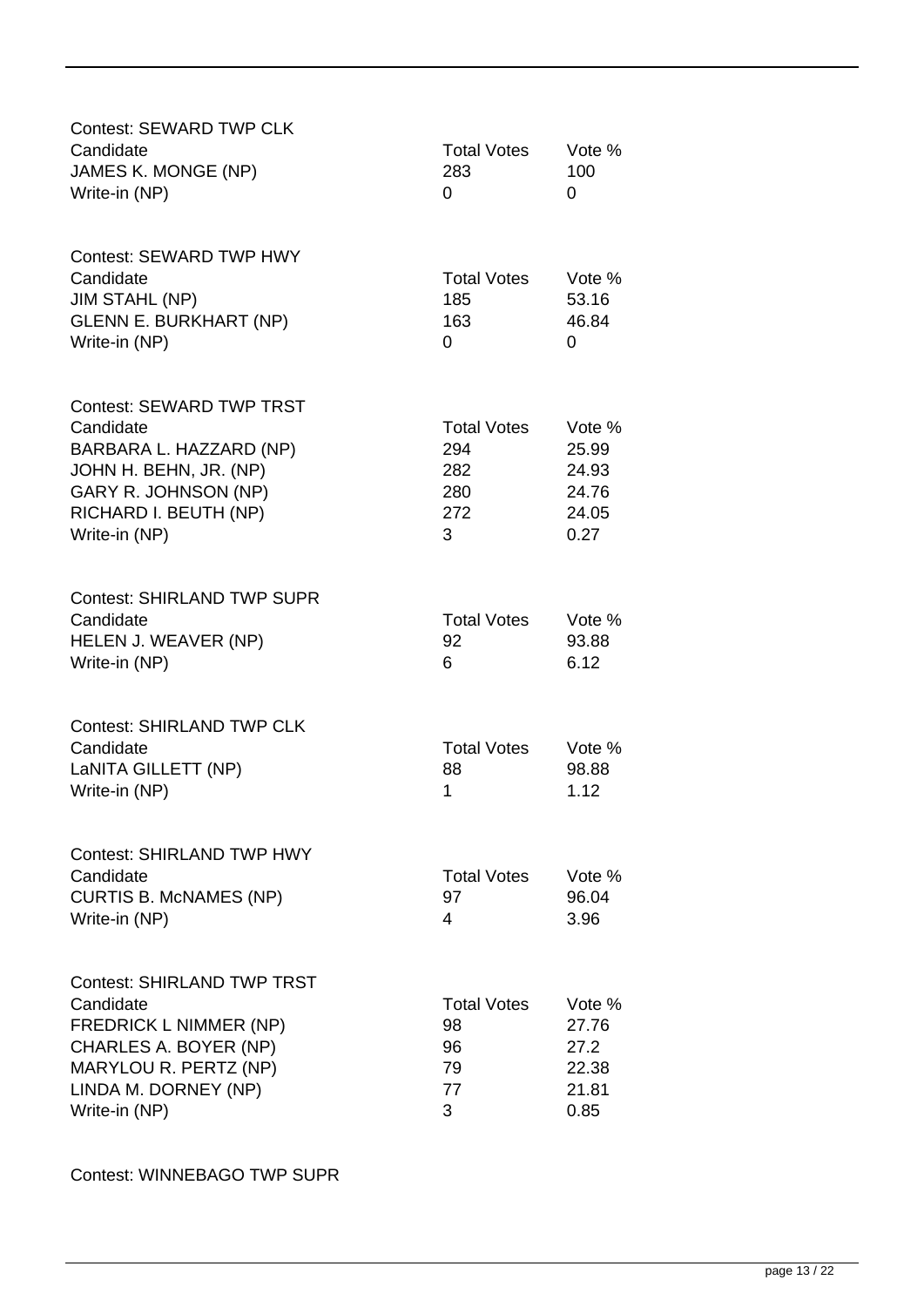| Candidate<br>CHARLES A. LIND (NP)<br>JACK R. ROWLEY (NP)<br>Write-in (NP)                                                            | <b>Total Votes</b><br>460<br>378<br>1         | Vote %<br>54.83<br>45.05<br>0.12          |
|--------------------------------------------------------------------------------------------------------------------------------------|-----------------------------------------------|-------------------------------------------|
| <b>Contest: WINNEBAGO TWP CLK</b><br>Candidate<br>PATRICIA J. WAKELEY (NP)<br>Write-in (NP)                                          | <b>Total Votes</b><br>718<br>1                | Vote %<br>99.86<br>0.14                   |
| <b>Contest: WINNEBAGO TWP ASSR</b><br>Candidate<br>JAMES H. MITCHELL (NP)<br>Write-in (NP)                                           | <b>Total Votes</b><br>721<br>5                | Vote %<br>99.31<br>0.69                   |
| <b>Contest: WINNEBAGO TWP HWY</b><br>Candidate<br>TIM MITCHELL (NP)<br>LYNN COOTS (NP)<br>DAVE HASSEL (NP)<br>Write-in (NP)          | <b>Total Votes</b><br>385<br>342<br>146<br>0  | Vote %<br>44.1<br>39.18<br>16.72<br>0     |
| <b>Contest: WINNEBAGO TWP TRST</b><br>Candidate<br>JOHN D. WEERDA (NP)<br>MARK R. HAZZARD (NP)<br>DAVID HEEREN (NP)<br>Write-in (NP) | <b>Total Votes</b><br>689<br>664<br>660<br>40 | Vote %<br>33.56<br>32.34<br>32.15<br>1.95 |
| Contest: MTA 1 BURRITT AND HARRISON<br>Candidate<br><b>THOMAS STOCKBURGER (NP)</b><br>Write-in (NP)                                  | <b>Total Votes</b><br>181<br>1                | Vote %<br>99.45<br>0.55                   |
| Contest: MTA 2 DURAND AND LAONA TOWNSHIPS<br>Candidate<br>PAULA CULL (NP)<br>Write-in (NP)                                           | <b>Total Votes</b><br>481<br>2                | Vote %<br>99.59<br>0.41                   |
| Contest: MTA 3 PECATONICA AND SEWARD TOWNSHIPS<br>Candidate<br>SCOTT L. WHITNEY (NP)<br>Write-in (NP)                                | <b>Total Votes</b><br>1344<br>3               | Vote %<br>99.78<br>0.22                   |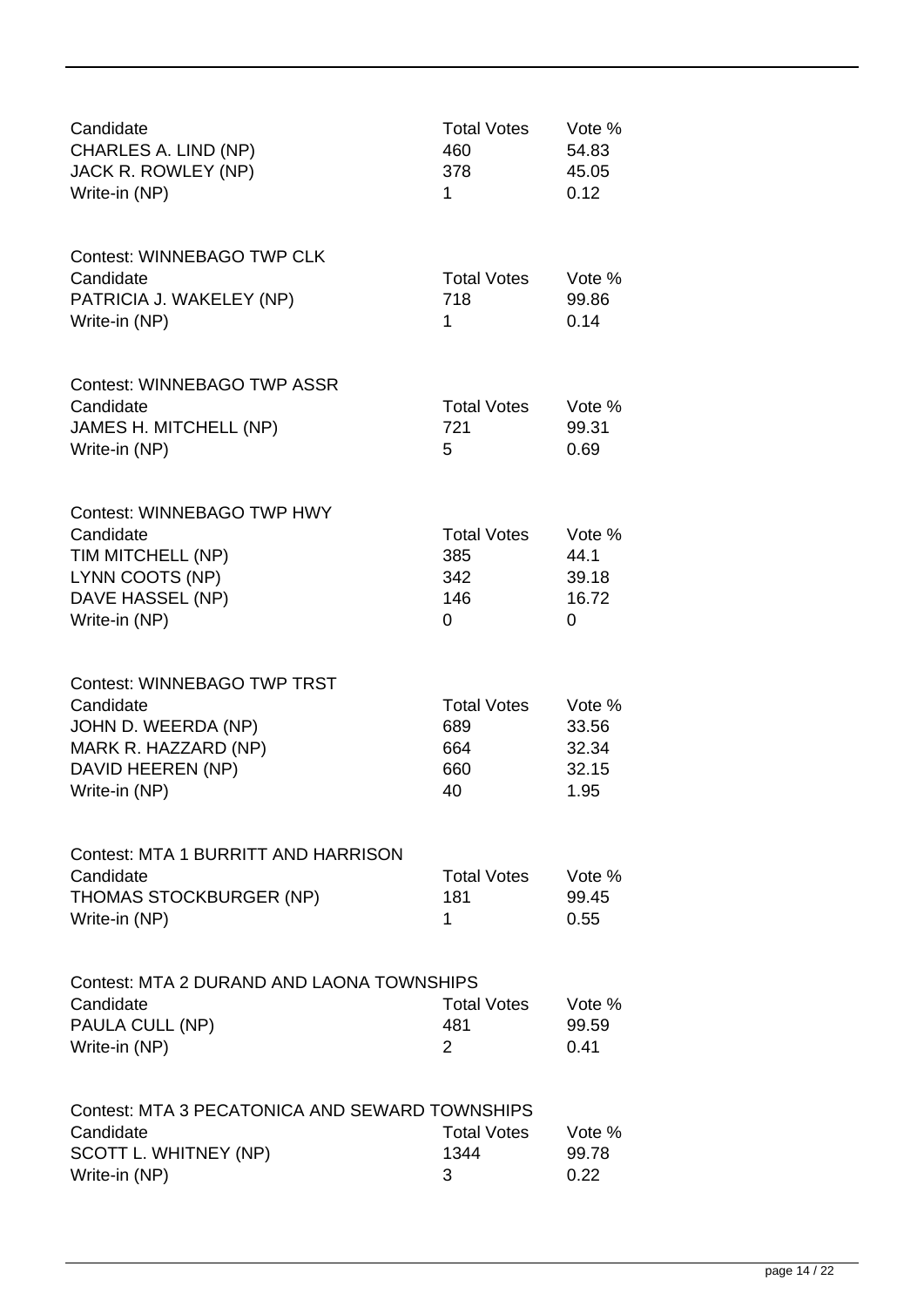| Contest: ROCKFORD PARK Race 1000<br>Candidate<br>DOUGLAS J. BROOKS (NP)<br>Write-in (NP)                                                           | <b>Total Votes</b><br>4644<br>18                     | Vote %<br>99.61<br>0.39               |
|----------------------------------------------------------------------------------------------------------------------------------------------------|------------------------------------------------------|---------------------------------------|
| Contest: ROCKFORD PARK Race 1010<br>Candidate<br>NATHANIEL MARTIN (NP)<br>Write-in (NP)                                                            | <b>Total Votes</b><br>4609<br>11                     | Vote %<br>99.76<br>0.24               |
| <b>Contest: SUMNER PARK</b><br>Candidate<br>PAMELA S. HUTTING (NP)<br>RICK E. BOOK (NP)<br>Write-in (NP)                                           | <b>Total Votes</b><br>1114<br>1026<br>$\overline{7}$ | Vote %<br>51.89<br>47.79<br>0.33      |
| Contest: WINNEBAGO PARK Race 1030<br>Candidate<br>MARK R. MURRAY (NP)<br><b>ROBERT MILLER (NP)</b><br>Write-in (NP)                                | <b>Total Votes</b><br>663<br>646<br>3                | Vote %<br>50.53<br>49.24<br>0.23      |
| Contest: WINNEBAGO PARK Race 1040<br>Candidate<br><b>MARY BETH ELSEN (NP)</b><br>Write-in (NP)                                                     | <b>Total Votes</b><br>742<br>2                       | Vote %<br>99.73<br>0.27               |
| <b>Contest: CHERRY VLY LIBRARY TRUSTEE</b><br>Candidate<br>DONNA M. RIHA (NP)<br>E MICH LINDSAYJONES (NP)<br>MATTHEW P. ADAS (NP)<br>Write-in (NP) | <b>Total Votes</b><br>1761<br>1655<br>1611<br>4      | Vote %<br>35<br>32.9<br>32.02<br>0.08 |
| <b>Contest: NORTH SUBURBAN LIBRARY TRUSTEE</b><br>Candidate<br>JANE E. BURDEN (NP)<br><b>JOAN ZAWLOCKI (NP)</b><br>Write-in (NP)                   | <b>Total Votes</b><br>6071<br>5796<br>24             | Vote %<br>51.06<br>48.74<br>0.2       |
| <b>Contest: PECATONICA LIBRARY TRUSTEE</b><br>Candidate                                                                                            | <b>Total Votes</b>                                   | Vote %                                |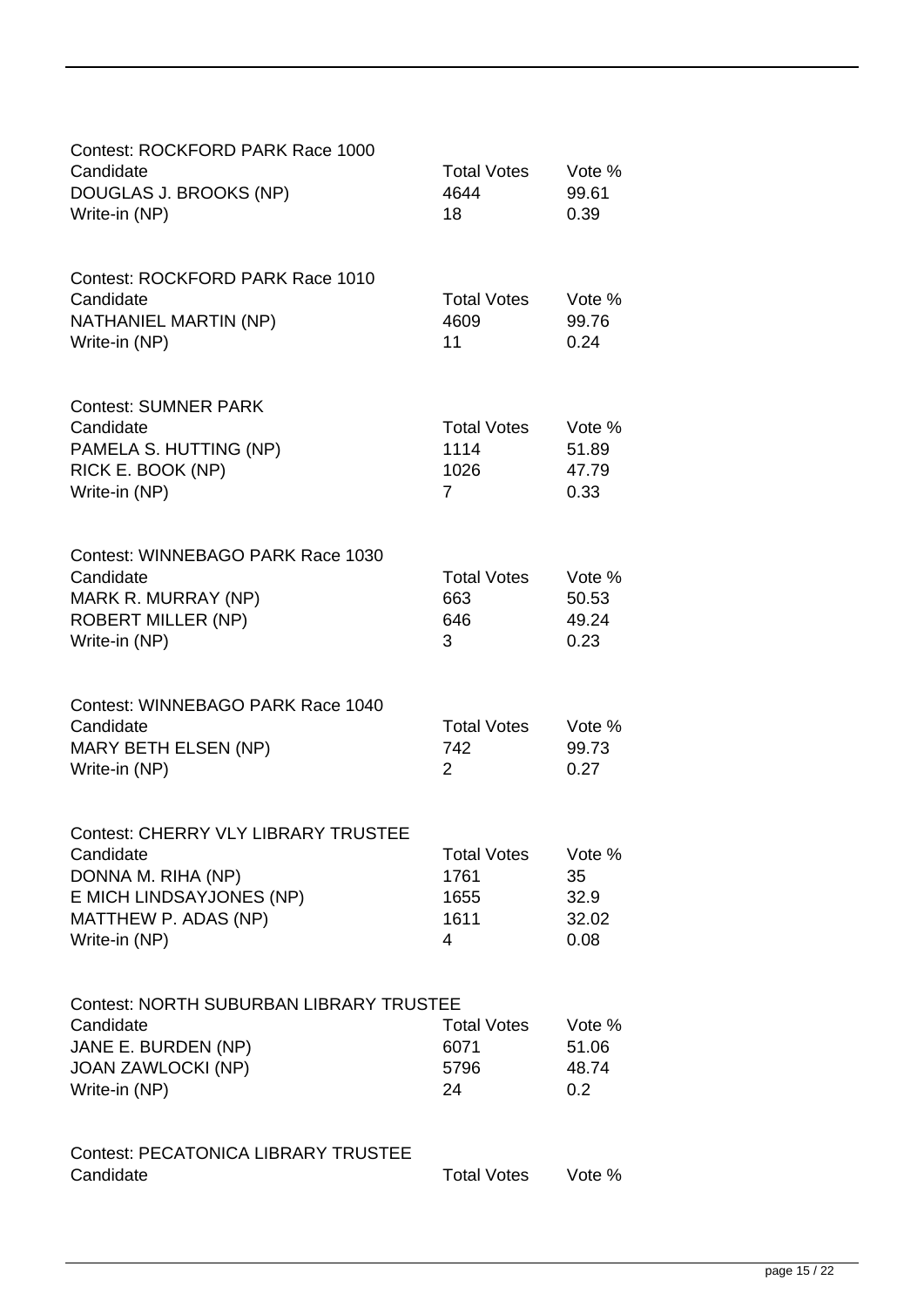| <b>MICHELE KLOSTER (NP)</b><br>BARBARA O. LIZER (NP)<br>Write-in (NP)                                                                                                                  | 1165<br>1058<br>3                                       | 52.34<br>47.53<br>0.13                             |
|----------------------------------------------------------------------------------------------------------------------------------------------------------------------------------------|---------------------------------------------------------|----------------------------------------------------|
| Contest: TALCOTT FREE LIBRARY TRUSTEE Race 1080<br>Candidate<br>PRISCILLA KEEFER (NP)<br><b>WILLIAM CURTIS (NP)</b><br>STEVEN STEINMETZ (NP)<br>DAVID KENNINGTON (NP)<br>Write-in (NP) | <b>Total Votes</b><br>1145<br>1119<br>1103<br>1095<br>1 | Vote %<br>25.66<br>25.07<br>24.71<br>24.54<br>0.02 |
| Contest: TALCOTT FREE LIBRARY TRUSTEE Race 1090<br>Candidate<br><b>WENDY COMSTOCK (NP)</b><br>Write-in (NP)                                                                            | <b>Total Votes</b><br>1069<br>3                         | Vote %<br>99.72<br>0.28                            |
| Contest: WINNEBAGO LIBRARY TRUSTEE Race 1100<br>Candidate<br>DALE E. BOWEN (NP)<br>DAVID A. TURNER (NP)<br>Write-in (NP)                                                               | <b>Total Votes</b><br>1017<br>1016<br>1                 | Vote %<br>50<br>49.95<br>0.05                      |
| Contest: WINNEBAGO LIBRARY TRUSTEE Race 1110<br>Candidate<br><b>ARLEEN SLOCUM-MEYERS (NP)</b><br>Write-in (NP)                                                                         | <b>Total Votes</b><br>1121<br>3                         | Vote %<br>99.73<br>0.27                            |
| Contest: REG BD WINNEBGO AND BOONE<br>Candidate<br><b>ROBERT PHELPS (NP)</b><br>NETTIE PARKER (NP)<br>ANTHONY J. CAPRIOLA, (NP)<br>Write-in (NP)                                       | <b>Total Votes</b><br>9781<br>9688<br>9686<br>63        | Vote %<br>33.48<br>33.16<br>33.15<br>0.22          |
| <b>Contest: REG BD DEKALB</b><br>Candidate<br>LARRY FORSBERG (NP)<br>THOMAS E. McCREA (NP)<br>Write-in (NP)                                                                            | <b>Total Votes</b><br>8<br>6<br>0                       | Vote %<br>57.14<br>42.86<br>0                      |
| <b>Contest: REG BD LEE OGLE</b><br>Candidate                                                                                                                                           | <b>Total Votes</b>                                      | Vote %                                             |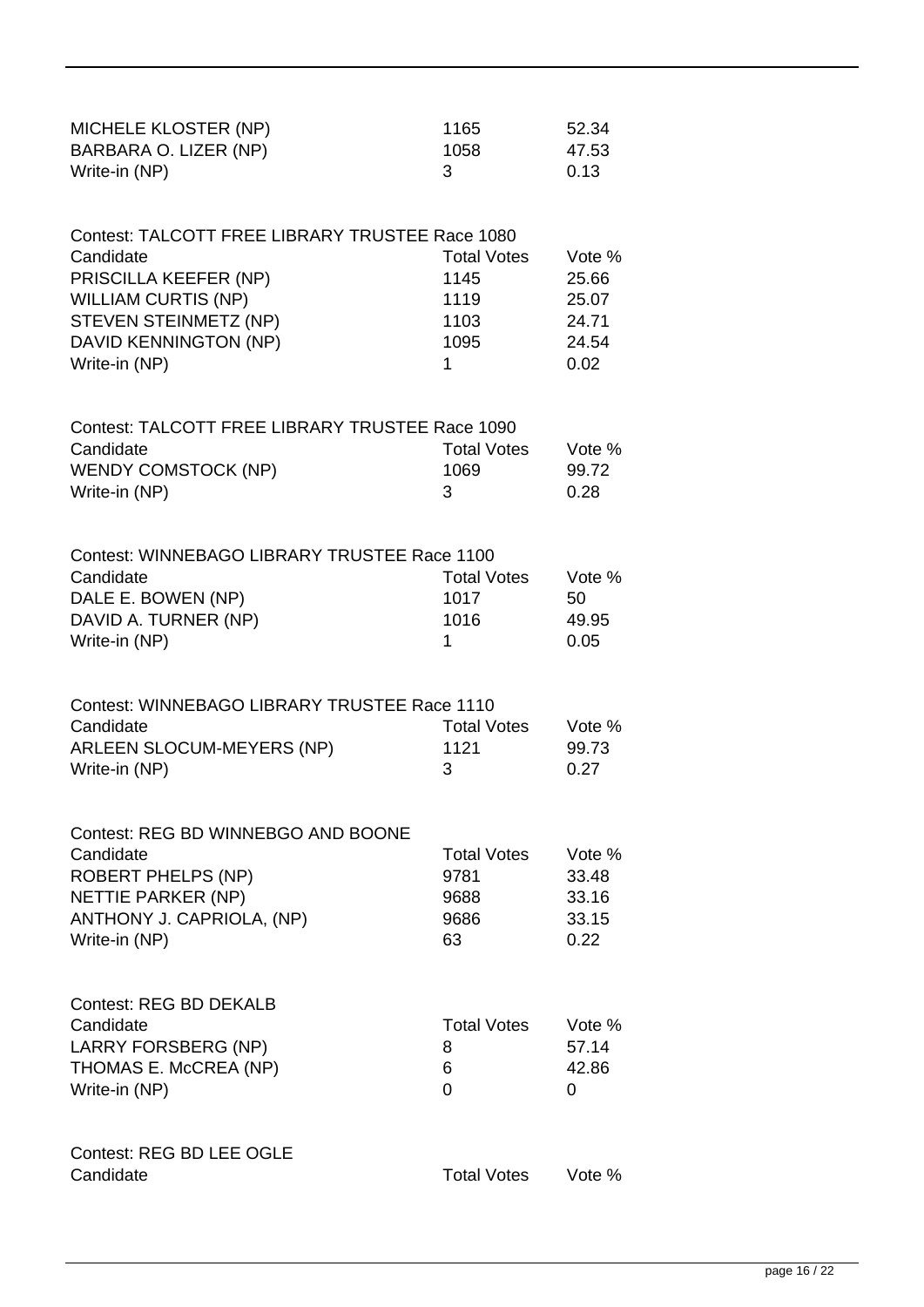| <b>ROGER HICKEY (NP)</b><br><b>JAMES DETIG (NP)</b><br>Write-in (NP)                                                                                                                                                                                                                                         | 56<br>51<br>0                                                                                           | 52.34<br>47.66<br>0                                                                                |
|--------------------------------------------------------------------------------------------------------------------------------------------------------------------------------------------------------------------------------------------------------------------------------------------------------------|---------------------------------------------------------------------------------------------------------|----------------------------------------------------------------------------------------------------|
| Contest: HARLEM CCSD 122<br>Candidate<br>JACK R. RAMSEY (NP)<br>PATTI LAWRENCE (NP)<br>RODNEY L. SCOTT (NP)<br><b>KATHY GEYER (NP)</b><br>KAREN E. BELL (NP)<br><b>CHRISTEL WALTERS (NP)</b><br>BRIAN D. WOLF (NP)<br>WILLIE D ASHFORD JR. (NP)<br>TIM MELVIN (NP)<br>DEMETRIS PREWITT (NP)<br>Write-in (NP) | <b>Total Votes</b><br>3211<br>3001<br>2843<br>2705<br>2383<br>2106<br>2054<br>1770<br>1559<br>634<br>40 | Vote %<br>14.4<br>13.45<br>12.75<br>12.13<br>10.68<br>9.44<br>9.21<br>7.94<br>6.99<br>2.84<br>0.18 |
| Contest: KINNIKINNICK SD 131<br>Candidate<br><b>GLENN A. HEIDENREICH (NP)</b><br><b>CHUCK JOHNSON (NP)</b><br>EDWARD B. BUHLMANN (NP)<br>MICHAEL R. HALLER (NP)<br>Write-in (NP)                                                                                                                             | <b>Total Votes</b><br>666<br>660<br>653<br>651<br>6                                                     | Vote %<br>25.27<br>25.04<br>24.77<br>24.7<br>0.23                                                  |
| Contest: PRAIRIE HILL SD 133<br>Candidate<br>DENNIS (NP)<br><b>JAMES SAUDARGAS (NP)</b><br><b>COLLEEN BELL (NP)</b><br>T.J. LARSEN (NP)<br><b>VIVIENNE SCHORR (NP)</b><br><b>DEBORAH EDGINGTON (NP)</b><br>Write-in (NP)                                                                                     | <b>Total Votes</b><br>200<br>189<br>175<br>157<br>98<br>94<br>4                                         | Vote $%$<br>21.81<br>20.61<br>19.08<br>17.12<br>10.69<br>10.25<br>0.44                             |
| Contest: SHIRLAND CCSD 134 Race 1180<br>Candidate<br>THERESA MARSHALL (NP)<br><b>CARRIE SCHOMMER (NP)</b><br>Write-in (NP)                                                                                                                                                                                   | <b>Total Votes</b><br>130<br>124<br>0                                                                   | Vote %<br>51.18<br>48.82<br>0                                                                      |
| Contest: SHIRLAND CCSD 134 Race 1190<br>Candidate<br><b>JULIE YATES (NP)</b>                                                                                                                                                                                                                                 | <b>Total Votes</b><br>131                                                                               | Vote %<br>33.94                                                                                    |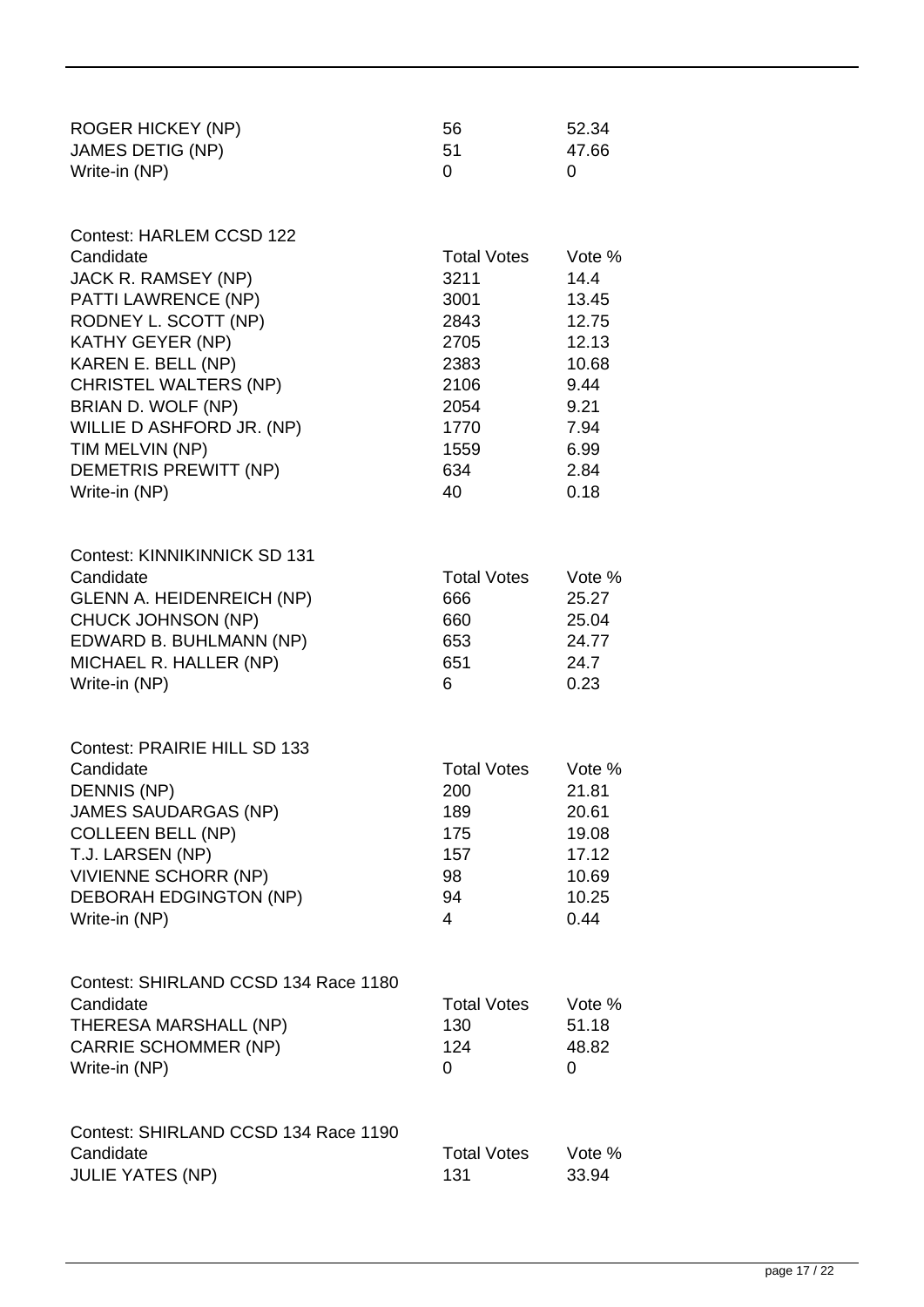| TIM STORM (NP)<br><b>JAN BRUMFIELD (NP)</b><br>Write-in (NP)                                                                                                                                                                                                                                                                       | 130<br>124<br>1                                                                                                                 | 33.68<br>32.12<br>0.26                                                              |
|------------------------------------------------------------------------------------------------------------------------------------------------------------------------------------------------------------------------------------------------------------------------------------------------------------------------------------|---------------------------------------------------------------------------------------------------------------------------------|-------------------------------------------------------------------------------------|
| <b>Contest: ROCKTON SD 140</b><br>Candidate<br>LAURA NEECE (NP)<br>JAMES LaFORGE (NP)<br><b>JAMES MEASON' (NP)</b><br>SARAH PRANEIS (NP)<br>Write-in (NP)                                                                                                                                                                          | <b>Total Votes</b><br>1222<br>1220<br>1197<br>1186<br>$\overline{7}$                                                            | Vote %<br>25.29<br>25.25<br>24.77<br>24.54<br>0.14                                  |
| Contest: N BOONE CUSD 200<br>Candidate<br>LAURA ZWART (NP)<br>DONALD WARD (NP)<br>LARS E. LEE (NP)<br><b>GLEN GRATZ (NP)</b><br>MICHAEL A. LINDBERG (NP)<br><b>CHRISTOPHER CUMMINGS (NP)</b><br>Twp 45N Rge 3E (NP)<br>JOE HOLLE (NP)<br>Twp 46N Rge 3E (NP)<br><b>GLENN HERRMANN (NP)</b><br>Twp 45N Rge 4E (NP)<br>Write-in (NP) | <b>Total Votes</b><br>4<br>3<br>3<br>$\overline{2}$<br>$\overline{2}$<br>$\mathbf 1$<br>$\overline{0}$<br>0<br>0<br>0<br>0<br>0 | Vote %<br>26.67<br>20<br>20<br>13.33<br>13.33<br>6.67<br>0<br>0<br>0<br>0<br>0<br>0 |
| Contest: ROCKFORD SD 205-D A<br>Candidate<br>MICHAEL J. WILLIAMS (NP)<br>Write-in (NP)                                                                                                                                                                                                                                             | <b>Total Votes</b><br>239<br>4                                                                                                  | Vote %<br>98.35<br>1.65                                                             |
| Contest: ROCKFORD SD 205-D D<br>Candidate<br>NANCY KALCHBRENNER (NP)<br><b>BARB DENT (NP)</b><br><b>MARK THOMPSON (NP)</b><br>Write-in (NP)                                                                                                                                                                                        | <b>Total Votes</b><br>365<br>275<br>108<br>0                                                                                    | Vote %<br>48.8<br>36.76<br>14.44<br>0                                               |
| Contest: ROCKFORD SD 205-D F<br>Candidate<br>JAY A. NELLIS (NP)<br>Write-in (NP)                                                                                                                                                                                                                                                   | <b>Total Votes</b><br>1565<br>16                                                                                                | Vote %<br>98.99<br>1.01                                                             |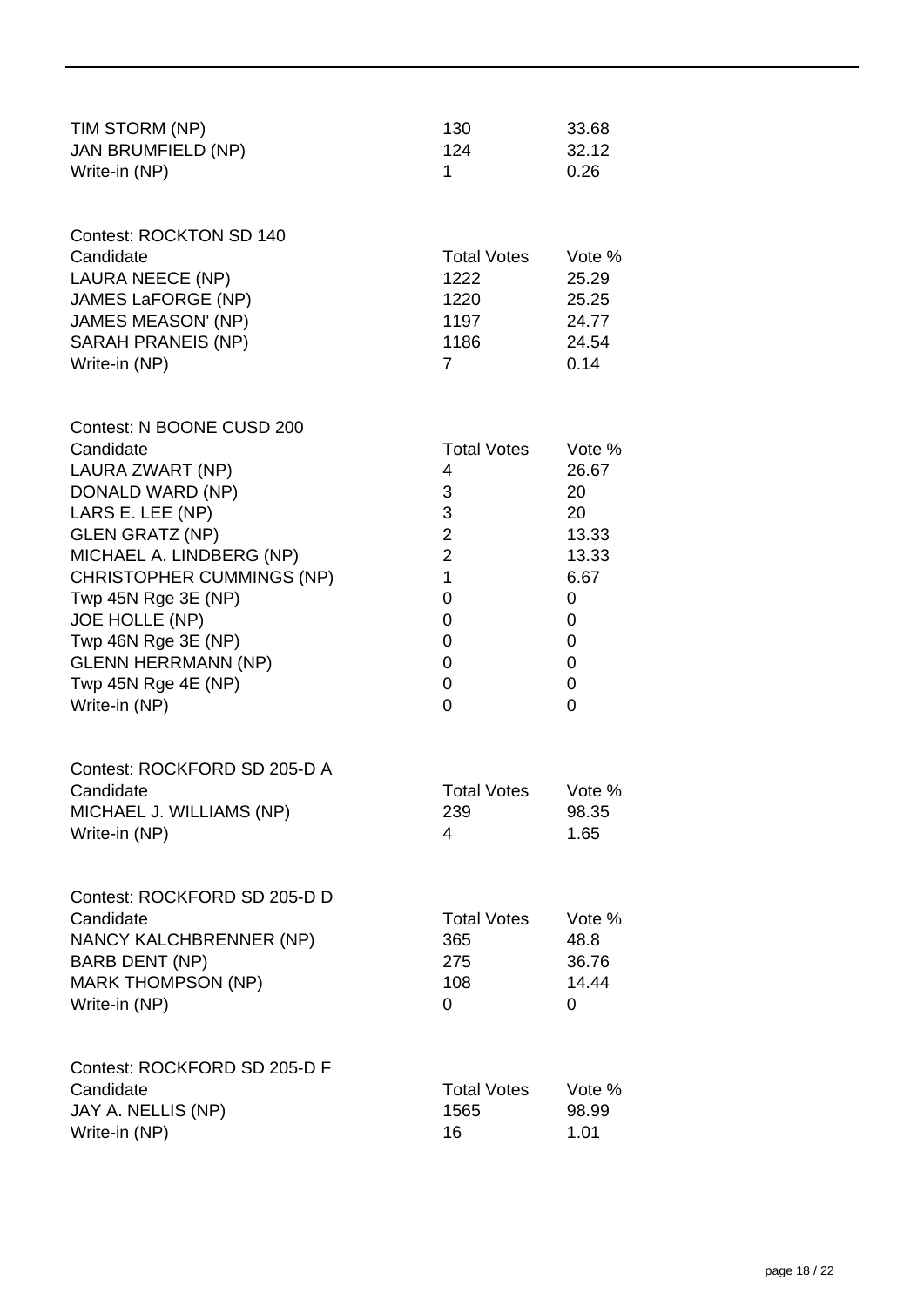| Contest: HONONEGAH HS 207            |                    |        |
|--------------------------------------|--------------------|--------|
| Candidate                            | <b>Total Votes</b> | Vote % |
| TANA M. VETTORE (NP)                 | 1219               | 13.23  |
| DIANE LaFORGE (NP)                   | 1197               | 12.99  |
| SCOTT R. MOYER (NP)                  | 1012               | 10.98  |
| SANDY FORDELL (NP)                   | 1005               | 10.91  |
| LYN WSHBRN-LIVINGSTN (NP)            | 797                | 8.65   |
| EVERETT M. PETERSON (NP)             | 792                | 8.6    |
| <b>BILL DILTS (NP)</b>               | 743                | 8.06   |
| JAMES C. POWELL (NP)                 | 701                | 7.61   |
| EDGAR E. DIAZ (NP)                   | 605                | 6.57   |
| ARMANDO LUEVANO (NP)                 | 603                | 6.54   |
| <b>JOHN SCHAMELL (NP)</b>            | 525                | 5.7    |
| Write-in (NP)                        | 15                 | 0.16   |
|                                      |                    |        |
| Contest: MERIDIAN CUSD 223           |                    |        |
| Candidate                            | <b>Total Votes</b> | Vote % |
| KEVIN L. GLENDENNING (NP)            | 51                 | 24.52  |
| DEBRA L. BONNE (NP)                  | 48                 | 23.08  |
| RONALD J. STEENKEN (NP)              | 45                 | 21.63  |
| TIMOTHY H. JAGIELSKI (NP)            | 38                 | 18.27  |
| EARL T. FLEMING III (NP)             | 26                 | 12.5   |
| Twp 25N Rge 11E (NP)                 | 0                  | 0      |
| Write-in (NP)                        | 0                  | 0      |
| Twp 42N Rge 1E (NP)                  | 0                  | 0      |
| Contest: S BELOIT CUSD 320 Race 1270 |                    |        |
| Candidate                            | <b>Total Votes</b> | Vote % |
| <b>CRAIG DUNAWAY (NP)</b>            | 182                | 100    |
| Write-in (NP)                        | 0                  | 0      |
| Contest: S BELOIT CUSD 320 Race 1280 |                    |        |
| Candidate                            | <b>Total Votes</b> | Vote % |
| LINDA L. CHAMBERS (NP)               | 172                | 33.33  |
| JACK E. REDIESKE (NP)                | 172                | 33.33  |
| DAVID W. BROCKMAN (NP)               | 171                | 33.14  |
| Write-in (NP)                        | 1                  | 0.19   |
| <b>Contest: PECATONICA CUSD 321</b>  |                    |        |
| Candidate                            | <b>Total Votes</b> | Vote % |
| <b>JOHN FLYNN (NP)</b>               | 925                | 27.29  |
| SALLY HOFF (NP)                      | 895                | 26.4   |
| WILLIAM FREIBURGER (NP)              | 809                | 23.86  |
| TIM COLBORN (NP)                     | 756                | 22.3   |
| Write-in (NP)                        | 5                  | 0.15   |
| Twp 27N Rge 9E (NP)                  | 0                  | 0      |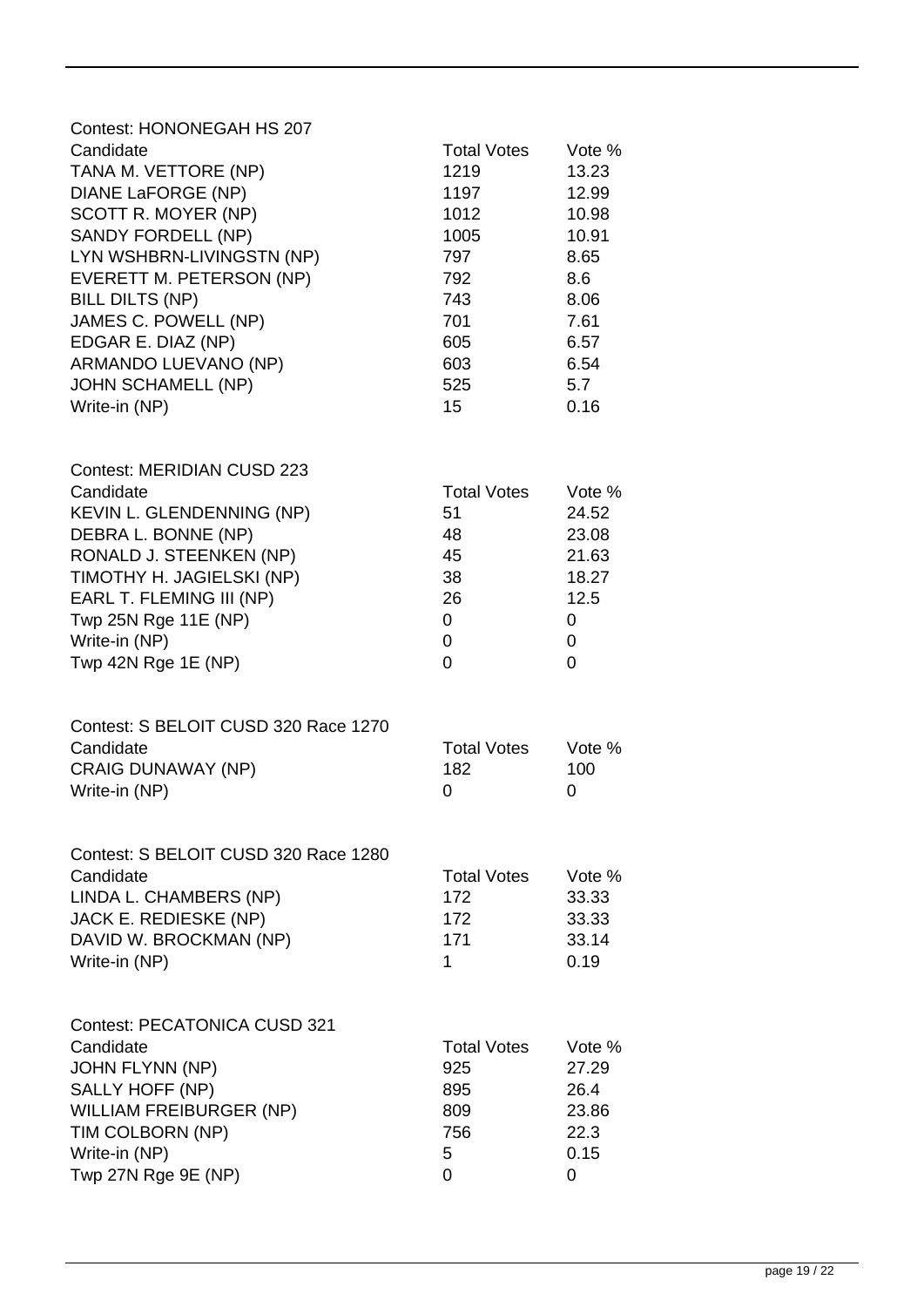| Twp 28N Rge 10E (NP) |  |
|----------------------|--|
| Twp 26N Rge 10E (NP) |  |

| Contest: DURAND CUSD 322 Race 1300 |                    |        |
|------------------------------------|--------------------|--------|
| Candidate                          | <b>Total Votes</b> | Vote % |
| <b>BRADLEY FAULKNER (NP)</b>       | 366                | 34.11  |
| J. GRANT BOYLE (NP)                | 284                | 26.47  |
| AARON FUNFSINN (NP)                | 257                | 23.95  |
| <b>RYAN FUNFSINN (NP)</b>          | 160                | 14.91  |
| Write-in (NP)                      | 6                  | 0.56   |

| Contest: DURAND CUSD 322 Race 1310 |                    |        |
|------------------------------------|--------------------|--------|
| Candidate                          | <b>Total Votes</b> | Vote % |
| EDWARD C SLOCUM (NP)               | 305                | 18.23  |
| ED JOHNSTON (NP)                   | 255                | 15.24  |
| <b>THOMAS SULLIVAN (NP)</b>        | 223                | 13.33  |
| <b>MARK ALBERSTETT (NP)</b>        | 207                | 12.37  |
| <b>AMY BURDICK (NP)</b>            | 206                | 12.31  |
| <b>KEVIN HALLISEY (NP)</b>         | 181                | 10.82  |
| <b>JOSEPH FRANCIS (NP)</b>         | 125                | 7.47   |
| SHEILA A HOFFMAN (NP)              | 95                 | 5.68   |
| <b>JENNIE DERUS (NP)</b>           | 76                 | 4.54   |
| Twp 28N Rge 10E (NP)               | 0                  | O      |
| Write-in (NP)                      | 0                  |        |
|                                    |                    |        |

| Contest: DURAND CUSD 322 Race 1320 |                    |        |
|------------------------------------|--------------------|--------|
| Candidate                          | <b>Total Votes</b> | Vote % |
| SUSAN K. KINNEY (NP)               | 280                | 48.11  |
| DARRELL FULFER (NP)                | 162                | 27.84  |
| DONALD C. FUNFSINN (NP)            | 140                | 24.05  |
| Write-in (NP)                      |                    |        |

| Contest: WINNEBAGO CUSD 323 2YR |                    |              |
|---------------------------------|--------------------|--------------|
| Candidate                       | <b>Total Votes</b> | Vote %       |
| <b>GERRY VISEL (NP)</b>         | 1048               | 99.71        |
| Write-in (NP)                   | 3                  | 0.29         |
| Twp 26N Rge 11E (NP)            | $\mathbf{0}$       | $\mathbf{O}$ |

Contest: WINNEBAGO CUSD 323 Candidate Candidate Candidate Candidate Candidate Candidate Candidate Vote % DALE THOMAS (NP) 900 27.55 JOHN J. VIEL (NP) 871 26.66 ELIZABETH LOVETT (NP) 783 23.97 JOHN COX (NP) 21.82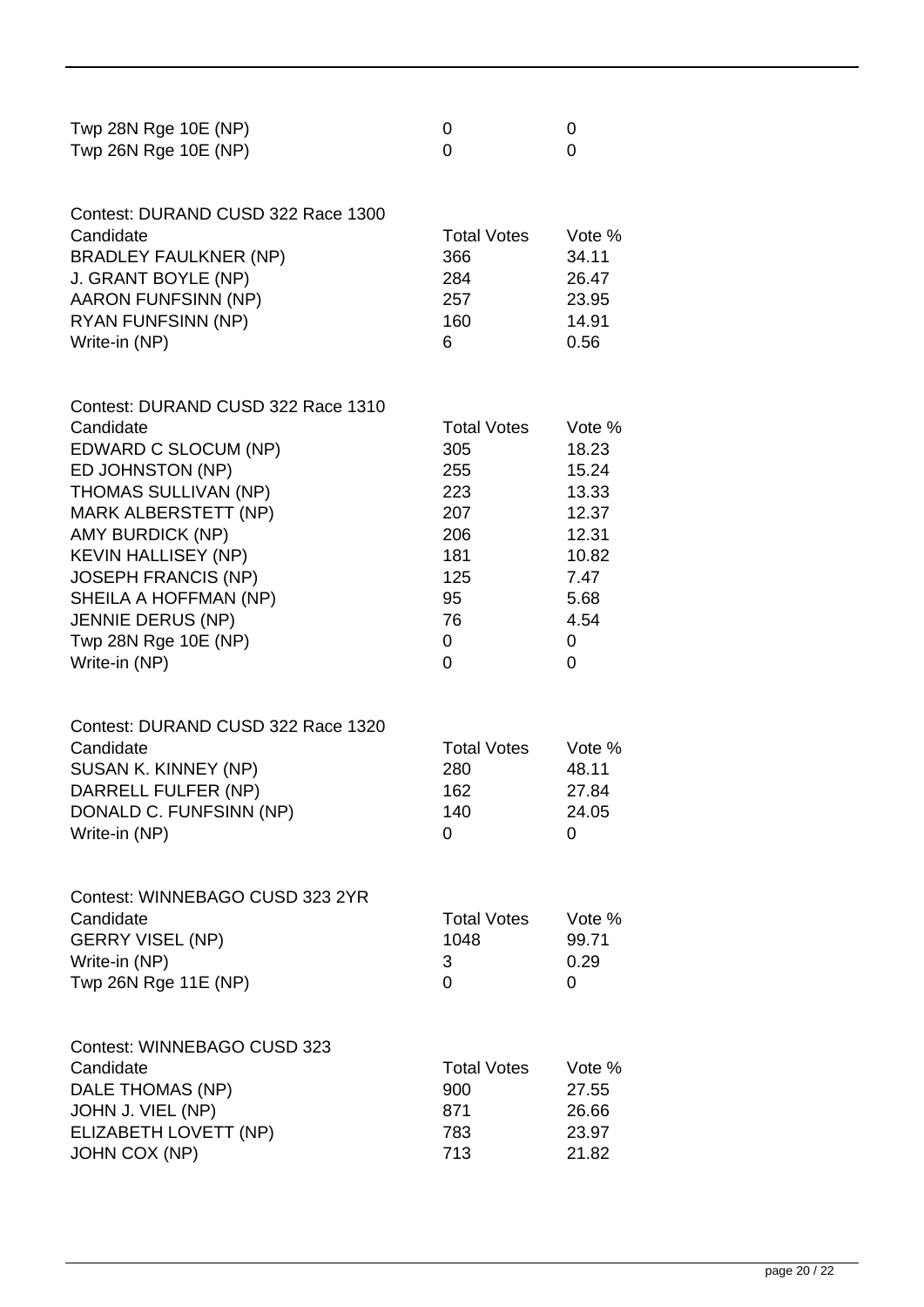| Contest: HIAWATHA CUSD 426 Race 1340<br>Candidate<br>JAMES C. WILLIAMS (NP)<br>TAMMY M. HAMRICK (NP)<br>SHARON M. MILLER (NP)<br>Franklin Township (NP)<br>Write-in (NP)                                                                                                                  | <b>Total Votes</b><br>8<br>8<br>8<br>0<br>$\Omega$                                                      | Vote %<br>33.33<br>33.33<br>33.33<br>0<br>0                                          |
|-------------------------------------------------------------------------------------------------------------------------------------------------------------------------------------------------------------------------------------------------------------------------------------------|---------------------------------------------------------------------------------------------------------|--------------------------------------------------------------------------------------|
| Contest: HIAWATHA CUSD 426 Race 1350<br>Candidate<br><b>JIM BLACKMER (NP)</b><br>Remaining Townships (NP)<br>Write-in (NP)                                                                                                                                                                | <b>Total Votes</b><br>8<br>0<br>0                                                                       | Vote %<br>100<br>0<br>0                                                              |
| Contest: ROCK VLY CCD 511 Race 1360<br>Candidate<br>CHRIS BECK (NP)<br>KENNETH C. NELSON (NP)<br>DAVID F. BLACK (NP)<br>JACK L. SIMON (NP)<br>JOHN C. HUWE (NP)<br>Write-in (NP)                                                                                                          | <b>Total Votes</b><br>7633<br>7482<br>5012<br>4196<br>2914<br>39                                        | Vote %<br>27.98<br>27.43<br>18.38<br>15.38<br>10.68<br>0.14                          |
| Contest: ROCK VLY CCD 511 Race 1370<br>Candidate<br>TED BIONDO (NP)<br>Write-in (NP)                                                                                                                                                                                                      | <b>Total Votes</b><br>13717<br>65                                                                       | Vote %<br>99.53<br>0.47                                                              |
| Contest: KISHWAUKEE CCD 523<br>Candidate<br><b>JAMES QUINN (NP)</b><br>PAM BLICKEM (NP)<br>ROBERT B. JOHNSON (NP)<br>ROBERT L. HAMMON (NP)<br>RICHARD OHLINGER (NP)<br>BRETT S. BROWN (NP)<br>FRANK H. ROBERTS (NP)<br><b>GEORGE SMITH (NP)</b><br>Write-in (NP)<br>NESTOR L. OSORIO (NP) | <b>Total Votes</b><br>5<br>4<br>3<br>3<br>$\overline{\mathbf{c}}$<br>$\overline{2}$<br>1<br>1<br>0<br>0 | Vote %<br>23.81<br>19.05<br>14.29<br>14.29<br>9.52<br>9.52<br>4.76<br>4.76<br>0<br>0 |
| <b>Contest: WINNEBAGO CTY FIRE</b><br>Candidate<br>H. DUANE KINNEY (NP)<br>Write-in (NP)                                                                                                                                                                                                  | <b>Total Votes</b><br>644<br>0                                                                          | Vote %<br>100<br>0                                                                   |